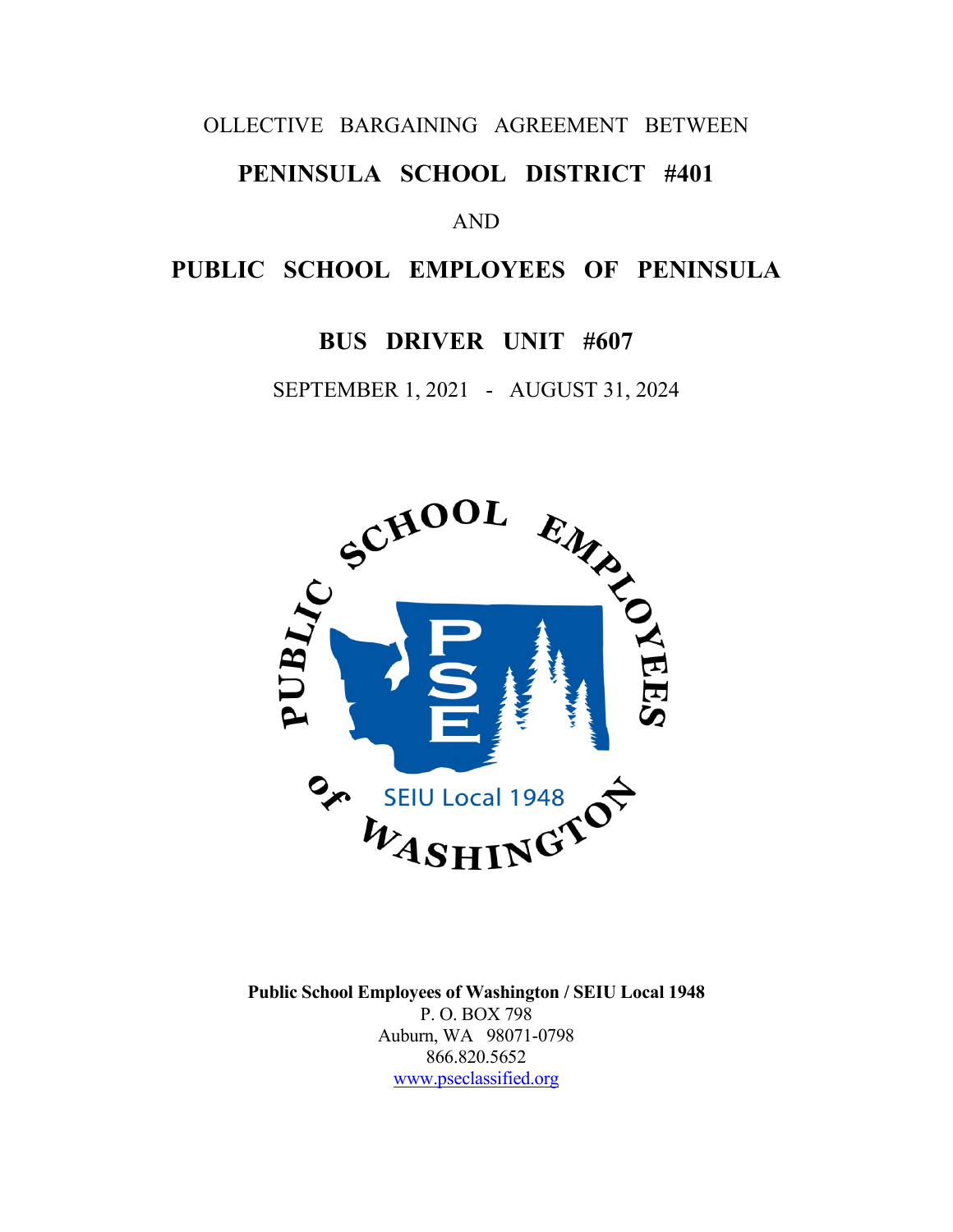#### **T A B L E O F C O N T E N T S**

| <b>DECLARATION OF PRINCIPLES</b>                       |                                                         | $\mathbf{1}$   |
|--------------------------------------------------------|---------------------------------------------------------|----------------|
| <b>PREAMBLE</b>                                        |                                                         | $\mathbf{1}$   |
| <b>ARTICLE I</b>                                       | <b>RECOGNITION AND COVERAGE</b>                         | $\mathbf{1}$   |
| <b>ARTICLE II</b>                                      | RIGHTS OF THE DISTRICT                                  | $\overline{2}$ |
| <b>ARTICLE III</b>                                     | <b>RIGHTS OF EMPLOYEES</b>                              | 3              |
| <b>ARTICLE IV</b>                                      | <b>RIGHTS OF THE ASSOCIATION</b>                        | 5              |
| <b>ARTICLE V</b>                                       | APPROPRIATE MATTERS FOR<br>CONSULTATION AND NEGOTIATION | 6              |
| <b>ARTICLE VI</b>                                      | <b>CONFERENCE COMMITTEE</b>                             | 6              |
| <b>ARTICLE VII</b>                                     | HOURS OF WORK AND WORKING CONDITIONS                    | $\overline{7}$ |
| <b>ARTICLE VIII</b>                                    | <b>HOLIDAYS AND VACATIONS</b>                           | 12             |
| <b>ARTICLE IX</b>                                      | <b>LEAVES</b>                                           | 13             |
| <b>ARTICLE X</b>                                       | PROBATION, SENIORITY, AND LAYOFF PROCEDURES             | 16             |
| <b>ARTICLE XI</b>                                      | DISCIPLINE AND DISCHARGE OF EMPLOYEES                   | 18             |
| <b>ARTICLE XII</b>                                     | <b>INSURANCE AND RETIREMENT</b>                         | 18             |
| <b>ARTICLE XIII</b>                                    | <b>VOCATIONAL TRAINING</b>                              | 19             |
| <b>ARTICLE XIV</b>                                     | UNION MEMBERSHIP AND CHECKOFF                           | 20             |
| ARTICLE XV                                             | <b>GRIEVANCE PROCEDURE</b>                              | 21             |
|                                                        | ARTICLE XVI SALARIES AND EMPLOYEE COMPENSATION          | 22             |
|                                                        | ARTICLE XVII COMMERCIAL DRIVERS LICENSE DRUG TESTING    | 23             |
|                                                        | ARTICLE XVIII TERM AND SEPARABILITY OF PROVISIONS       | 25             |
| <b>SIGNATURE PAGE</b><br><b>SCHEDULE A (2021-2022)</b> |                                                         | 26<br>27       |

 $\sim$  and  $\sim$ 

# Page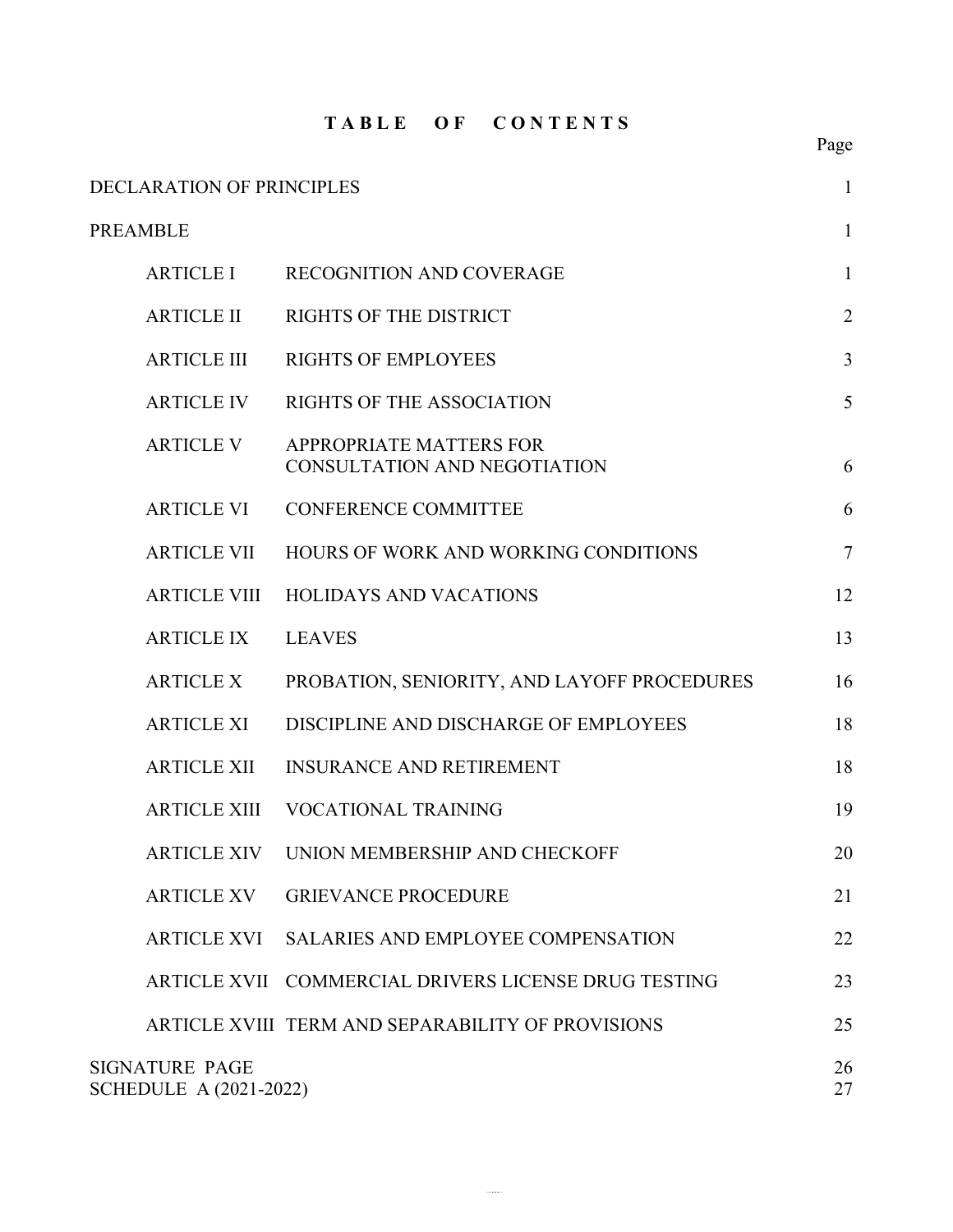| $\mathbf{1}$                         | DECLARATION OF PRINCIPLES                                                                                                                                                                                                                                                                                                                                                                                                                                  |
|--------------------------------------|------------------------------------------------------------------------------------------------------------------------------------------------------------------------------------------------------------------------------------------------------------------------------------------------------------------------------------------------------------------------------------------------------------------------------------------------------------|
| 2<br>3<br>$\overline{4}$<br>5        | 1. Participation of employees in the formulation and implementation of personnel policies affecting<br>them contributes to effective conduct of school business.                                                                                                                                                                                                                                                                                           |
| 6<br>$\tau$<br>8                     | 2. The efficient administration of the system of public instruction and well-being of employees requires<br>that orderly and constructive relationships be maintained between the parties hereto.                                                                                                                                                                                                                                                          |
| 9<br>10<br>11<br>12<br>13            | 3. Subject to law and the paramount consideration of service to the public, employee-management<br>relations should be improved by providing employees an opportunity for greater participation in the<br>formulation and implementation of policies and procedures affecting the conditions of their<br>employment.                                                                                                                                       |
| 14<br>15<br>16                       | 4. Effective employee-management cooperation requires a clear statement of the respective rights and<br>obligations of the parties hereto.                                                                                                                                                                                                                                                                                                                 |
| 17<br>$18\,$<br>19<br>20<br>21<br>22 | 5. It is the intent and purpose of the parties hereto to promote and improve the efficient administration<br>of the District and the well-being of employees within the spirit of the Public Employee's Collective<br>Bargaining Act, to establish a basic understanding relative to personnel policies, practices and<br>procedures, and to provide means for amicable discussion and adjustment of matters of mutual<br>interest in District Number 401. |
| 23                                   |                                                                                                                                                                                                                                                                                                                                                                                                                                                            |
| 24<br>25                             | PREAMBLE                                                                                                                                                                                                                                                                                                                                                                                                                                                   |
| 26<br>27<br>28                       | This Agreement is made and entered into between Peninsula School District Number 401<br>(hereinafter "District") and Public School Employees of Peninsula, Bus Driver Unit, an affiliate of<br>Public School Employees of Washington (hereinafter "Association").                                                                                                                                                                                          |
| 29<br>30<br>31<br>32<br>33           | In accordance with the provisions of the Public Employees Collective Bargaining Act and regulations<br>promulgated pursuant thereto, and in consideration of the mutual covenants contained herein, the parties<br>agree as follows:                                                                                                                                                                                                                       |
| 34                                   |                                                                                                                                                                                                                                                                                                                                                                                                                                                            |
| 35<br>36                             | ARTICLE I                                                                                                                                                                                                                                                                                                                                                                                                                                                  |
| 37                                   | RECOGNITION AND COVERAGE OF AGREEMENT                                                                                                                                                                                                                                                                                                                                                                                                                      |
| 38                                   |                                                                                                                                                                                                                                                                                                                                                                                                                                                            |
| 39                                   | <b>Section 1.1.</b>                                                                                                                                                                                                                                                                                                                                                                                                                                        |
| 40<br>41<br>42                       | The District hereby recognizes the Association as the exclusive representative of all employees in the<br>bargaining unit described in Section 1.3, and the Association recognizes the responsibility of<br>representing the interests of all such employees.                                                                                                                                                                                              |
| 43<br>44<br>45<br>46<br>47<br>48     | <b>Section 1.2.</b><br>Nothing contained herein shall be construed to include in the bargaining unit any person whose duties as<br>deputy, administrative assistant, or secretary necessarily imply a confidential relationship to the Board of<br>Directors or Superintendent of the District pursuant to RCW 41.56.030(2).                                                                                                                               |
|                                      |                                                                                                                                                                                                                                                                                                                                                                                                                                                            |

2021-2024 Collective Bargaining Agreement Page 1 of 26 Peninsula Bus Driver Chapter #607  $\frac{1}{2}$  November 3, 2021 and Peninsula School District #401

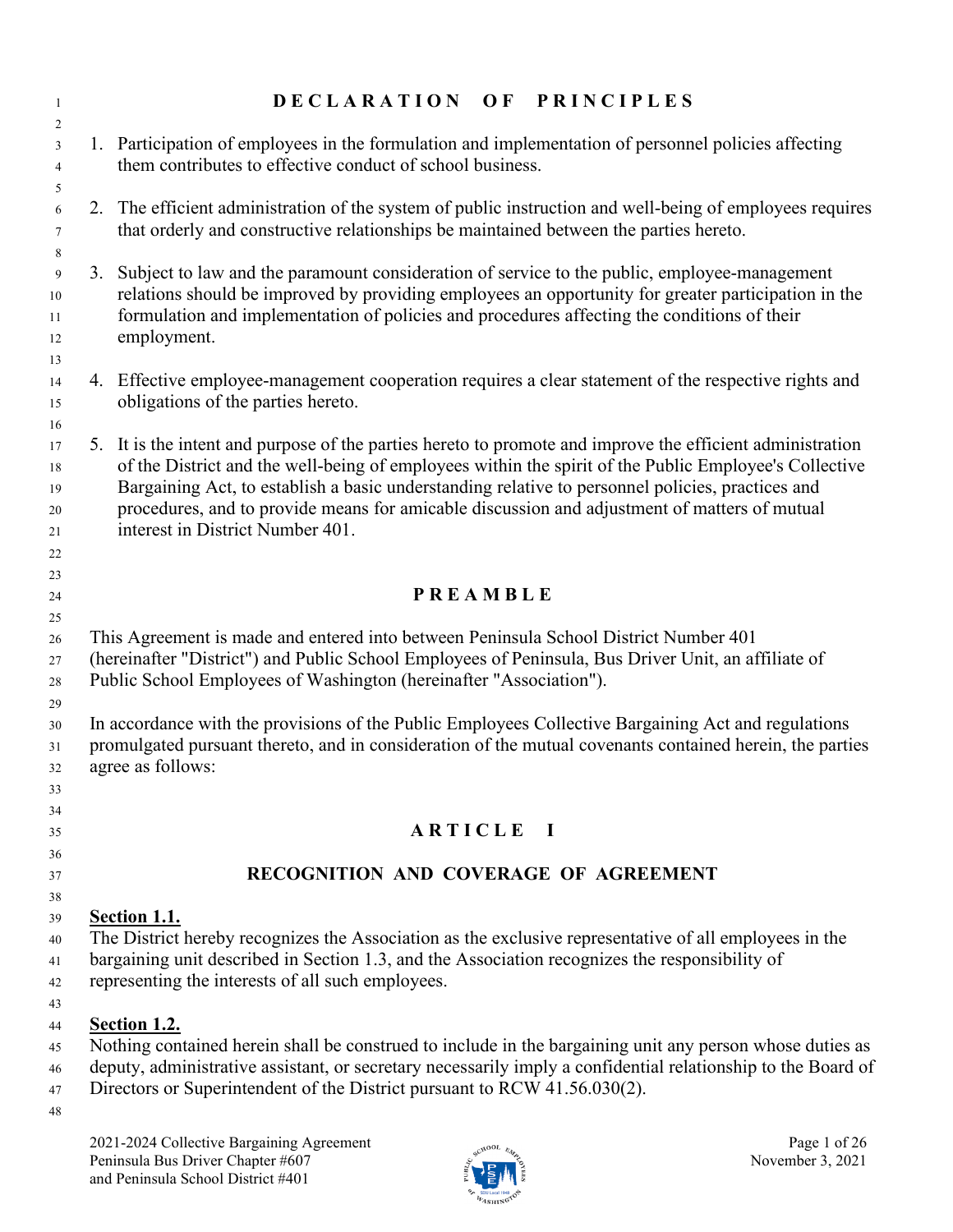#### **Section 1.3. Bargaining Unit Membership.**

The bargaining unit to which this Agreement is applicable is as follows: All classified employees

performing work in the Bus Driver job and Driver Trainer classification. Substitutes who work greater

than thirty (30) cumulative days in the current or immediately preceding school year shall be entitled to

the right granted in Section 16.7.

## **Section 1.4.**

 

 The District shall enter into no agreement or contract with employees subject to this Agreement which is inconsistent with the terms and conditions of this Agreement.

## **Section 1.5.**

Descriptions for all positions subject to this Agreement are attached hereto as informational items.

# **A R T I C L E I I**

# **RIGHTS OF THE DISTRICT**

## **Section 2.1.**

It is agreed that the customary and usual rights, powers, functions, and authority of management are

vested in management officials of the District. Included in these rights in accordance with and subject to

 applicable laws, regulations, and the provisions of this Agreement, is the right to direct the work force, the right to hire, promote, retain, transfer, and assign employees in positions; the right to suspend,

discharge, demote, or take other disciplinary action against employees; and the right to release

employees from duties because of lack of work or for other legitimate reasons. The District shall retain

the right to maintain efficiency of the District operation by determining the methods, the means, and the

personnel by which such operation is conducted.

#### 

 

## **Section 2.2.**

 The right to make reasonable rules and regulations shall be considered acknowledged functions of the District. In making rules and regulations relating to personnel policies, procedures and practices, and matters of working conditions, the District shall give due regard and consideration to the rights of the Association and the employees and to the obligations imposed by this Agreement.

## **A R T I C L E I I I**

# **RIGHTS OF EMPLOYEES**

# **Section 3.1.**

It is agreed that all employees subject to this Agreement shall have and shall be protected in the exercise

of the right, freely and without fear of penalty or reprisal, to join and assist the Association. The

freedom of such employees to assist the Association shall be recognized as extending to participation in

the management of the Association, including presentation of the views of the Association to the Board

- of Directors of the District or any other governmental body, group or individual. The District shall take
- whatever action required or refrain from such action in order to assure employees that no interference,

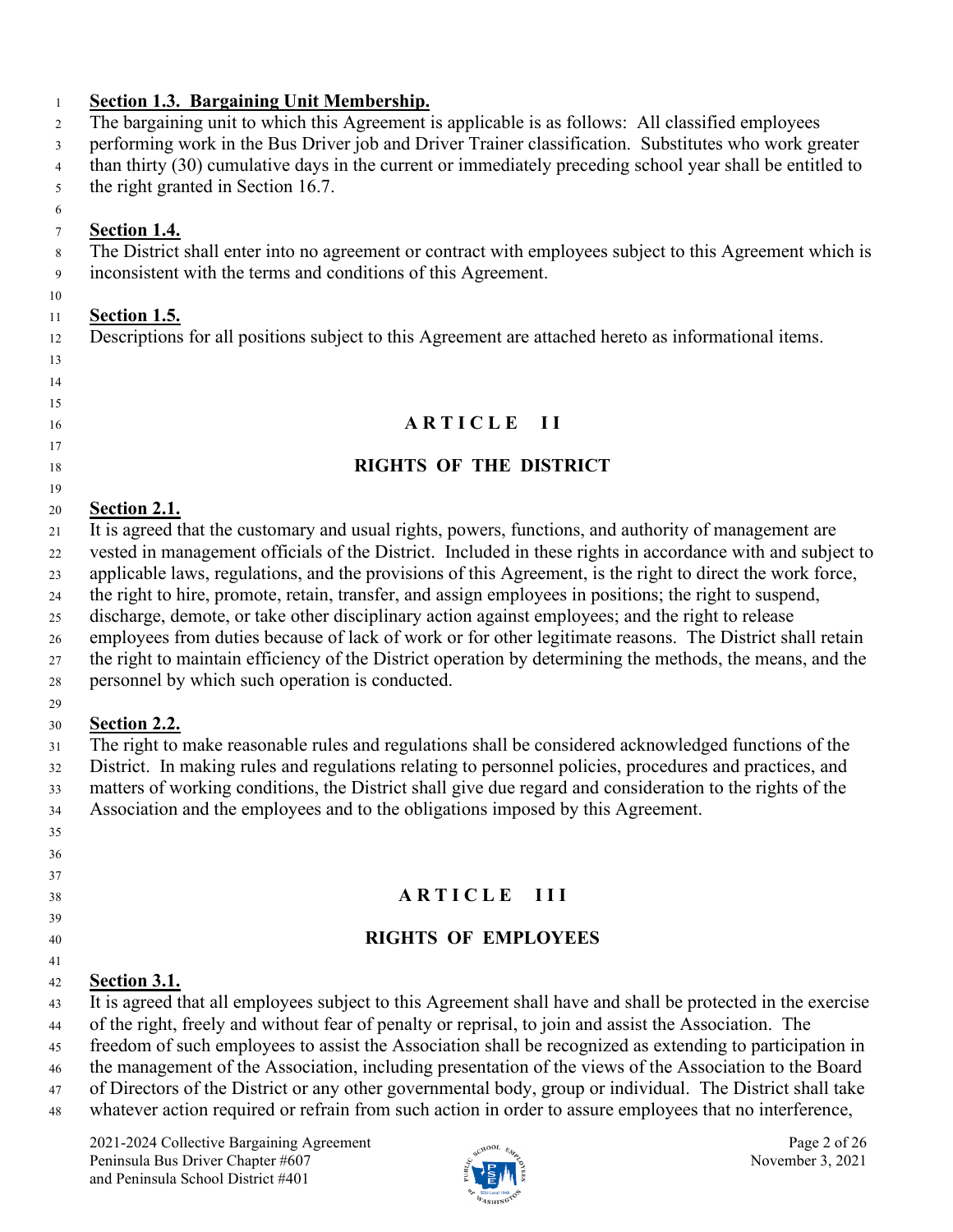- restraint, coercion, or discrimination is allowed within the District to encourage or discourage
- membership in any employee organization.
- 

# **Section 3.2.**

 Each employee shall have the right to bring matters of personal concern to the attention of appropriate Association representatives and/or appropriate officials of the District.

# **Section 3.3.**

Employees of the unit subject to this Agreement have the right to have Association representatives or

 other bargaining unit members present at discussions between themselves and supervisors or other representatives of the District as hereinafter provided.

# **Section 3.4. District Transportation Manual.**

The District shall provide each employee with a copy of the District's Transportation Manual.

Employees will acknowledge receipt of said manual and be accountable for its content.

# **Section 3.5.**

Neither the District, nor the Association, shall discriminate against any employee subject to this

Agreement on the basis of race, creed, color, sex, religion, age or marital status or because of a disability

with respect to a position, the duties of which may be performed efficiently by an individual without

danger to the health or safety of the disabled person or others.

# **Section 3.6.**

 Each employee reserves and retains the right to delegate any right or duty contained in this Agreement, exclusive of compensation for services rendered to appropriate officials of the Association.

#### **Section 3.7. Right to Inspect File.**

# **Section 3.7.1. Personnel File.**

 There shall be only one (1) official personnel file for each employee. This file shall be kept in the District Administration Office. Each employee shall have the right, upon request, and after making an appointment with the Personnel Administrator, to review the contents of his/her official personnel file. The review shall be made in the presence of the Personnel Administrator or his/her designee. During the review, the employee shall be allowed to copy any material therein at their own expense and shall be permitted to make a written inventory of material and, on request, have such inventory signed and dated by the Personnel Administrator.

# **Section 3.7.2. Supervisor's File.**

 There shall be only one (1) supervisor's work file for each employee. Each employee shall have the right, upon request, and after making an appointment with the supervisor, to review the contents of his/her working file. The review shall be made in the presence of the supervisor or his/her designee. During the review the employee shall be allowed to copy any material therein at their own expense and shall be permitted to make a written inventory of material and, on request, have inventory signed and dated by the supervisor. By August 31st of each year all materials shall be destroyed or maintained in the personnel records at the district office.

- 
- 

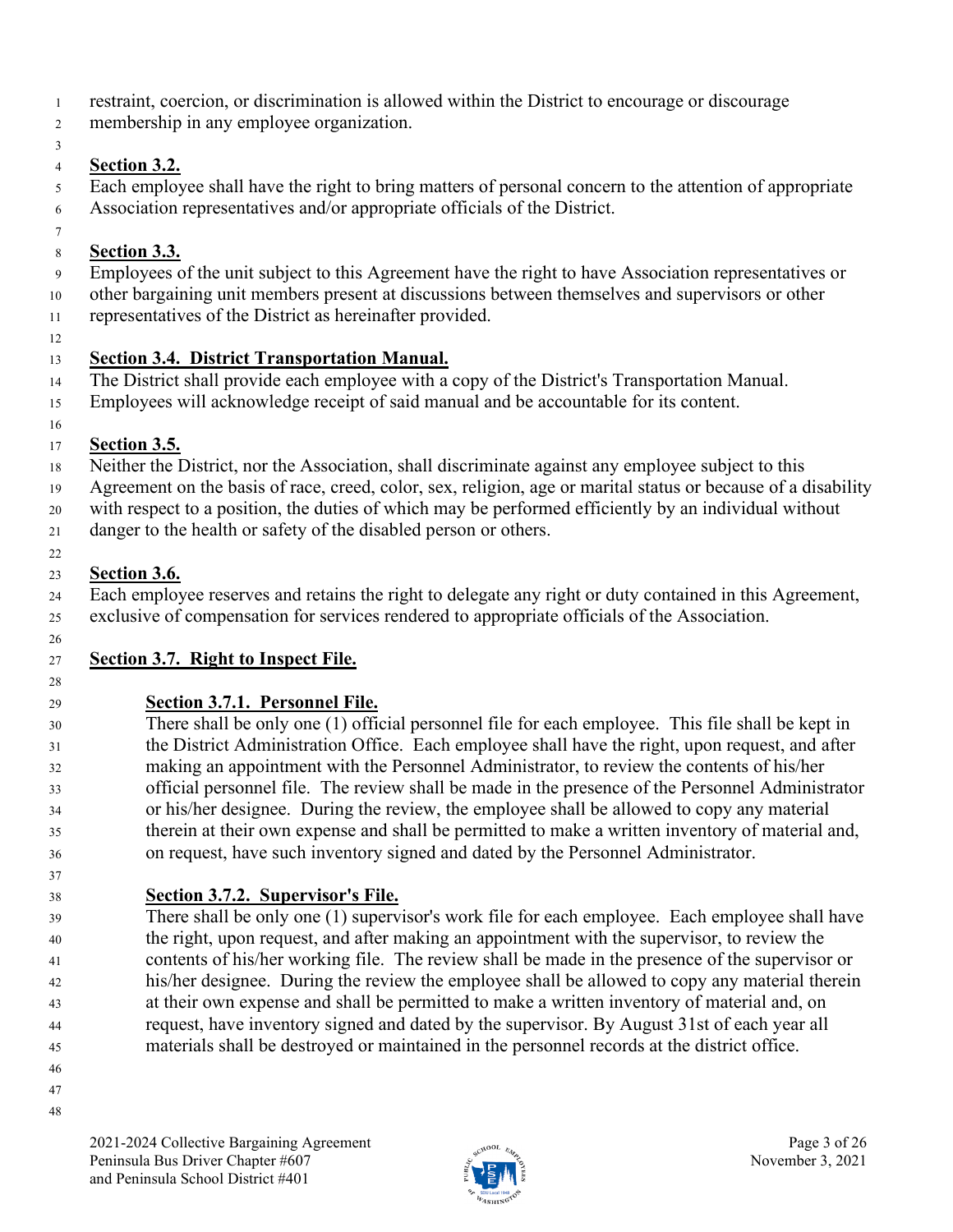| 1  | <b>Section 3.7.3. Investigative Files.</b>                                                                         |  |
|----|--------------------------------------------------------------------------------------------------------------------|--|
| 2  | The District maintains legal/investigative files for documents concerning investigations,                          |  |
| 3  | litigations, and/or legal activity related to employees or personnel matters.                                      |  |
| 4  |                                                                                                                    |  |
| 5  | <b>Section 3.7.3.1.</b>                                                                                            |  |
| 6  | Each employee shall be provided a copy of all material placed in his/her personnel file or                         |  |
| 7  | supervisor's working file within five (5) working days of its insertion. An employee may                           |  |
| 8  | attach comments to any material that is a part of the personnel file.                                              |  |
| 9  |                                                                                                                    |  |
| 10 | Section 3.7.3.2. Complaints.                                                                                       |  |
| 11 | Any legitimate complaint made against an employee by any parent, student, or other                                 |  |
| 12 | person, will be called to the attention of the employee within a reasonable period of time.                        |  |
| 13 | Any investigation conducted will gather information in a fair and objective manner. Any                            |  |
| 14 | complaint not called to the attention of the employee may not be used as the basis for any                         |  |
| 15 | disciplinary action against the employee.                                                                          |  |
| 16 |                                                                                                                    |  |
| 17 | Section 3.7.3.3. Right to Attach Comments.                                                                         |  |
| 18 | An employee may attach a short, concise written statement of his/her own position on any                           |  |
| 19 | item placed in the personnel file.                                                                                 |  |
| 20 |                                                                                                                    |  |
| 21 | Section 3.8.                                                                                                       |  |
| 22 | Any employee whose personal vehicle is vandalized on school district property during working hours                 |  |
| 23 | shall be entitled to compensation for either the deductible portion of the employee's personal automobile          |  |
| 24 | insurance up to a five hundred dollar (\$500.00) maximum per occurrence or the actual cost of repair up            |  |
| 25 | to a five hundred dollar (\$500.00) maximum per occurrence. In order to recover such amount, the                   |  |
| 26 | employee must submit a signed police report in support of the claim.                                               |  |
| 27 |                                                                                                                    |  |
| 28 | <b>Section 3.9. Recording Devices.</b>                                                                             |  |
| 29 | Recording devices are a tool to assist in providing a safe and secure educational environment for                  |  |
| 30 | students and staff. The recording may be used like any other evidence in cases involving safety                    |  |
| 31 | concerns or employee discipline but shall not be used to monitor employee performance without prior                |  |
| 32 | notice to the employee. A driver will be notified when video from his or her bus is pulled for viewing,            |  |
| 33 | except when the video is pulled to investigate employee misconduct, in which case any evidence of                  |  |
| 34 | misconduct will be shared with the employee prior to any disciplinary action. Documentation will be                |  |
| 35 | kept by the district of any video that is pulled for viewing. Only necessary and appropriate staff shall           |  |
| 36 | have access to the recording and it shall be used for legitimate district purposes such as those listed            |  |
| 37 | above.                                                                                                             |  |
| 38 |                                                                                                                    |  |
| 39 |                                                                                                                    |  |
| 40 |                                                                                                                    |  |
| 41 | ARTICLE IV                                                                                                         |  |
| 42 |                                                                                                                    |  |
| 43 | <b>RIGHTS OF THE ASSOCIATION</b>                                                                                   |  |
| 44 |                                                                                                                    |  |
| 45 | <b>Section 4.1. Employee Representation.</b>                                                                       |  |
| 46 | The Association has the right and responsibility to represent the interests of all employees in the unit; to       |  |
| 47 | present its views to the District on matters of concern, either orally or in writing; to consult or to be          |  |
| 48 | consulted with respect to the formulation, development, and implementation of industrial relations                 |  |
|    |                                                                                                                    |  |
|    | 2021-2024 Collective Bargaining Agreement<br>Page 4 of 26<br>Peninsula Bus Driver Chapter #607<br>November 3, 2021 |  |

and Peninsula School District #401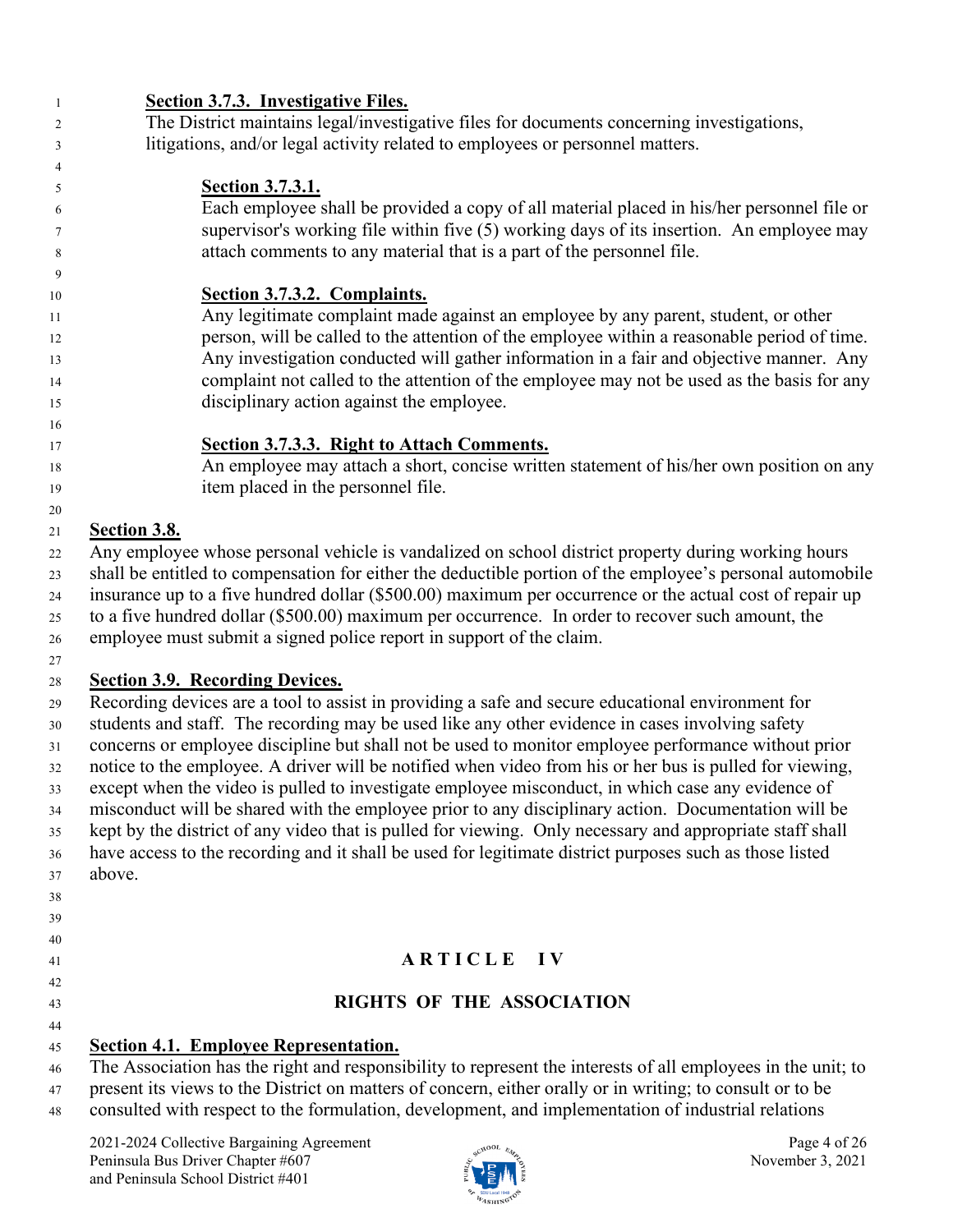- matters and practices which are within the authority of the District; and to enter collective negotiations
- with the object of reaching an agreement applicable to all employees within the unit.
- 

#### **Section 4.2. Employee Orientation.**

 The District shall provide the Association with the following information regarding each employee in the bargaining unit upon request: name, address, position, hire date, current route pack time, and rate of pay.

#### **Section 4.3.**

The Association reserves and retains the right to delegate any right or duty contained herein to

- appropriate officials of the Public School Employees of Washington State Organization.
- 

# **Section 4.4. Released Time.**

The President of the Association and his/her designated representatives will be provided time off without

loss of pay to a maximum of ten (10) days per year to attend regional or state meetings when the purpose

of those meetings is in the best interests of the District as determined by the District administration. The

Association shall reimburse the District for the cost of required substitutes.

# **Section 4.5. Information Access.**

Upon request, and without violation of the Privacy Act and RCW 42.17, the District shall provide the

Association with information regarding each employee in the bargaining unit, limited to the information

- currently stored in the District personnel data system.
- 

# **Section 4.6. Bulletin Boards.**

The District shall provide bulletin board space for the use of the Association. The bulletins posted by

- the Association are the responsibility of the officials of the Association. Each bulletin shall be signed by
- the Association official responsible for its posting. Unsigned notices or bulletins may not be posted.
- There shall be no other distribution or posting by employees or the Association of pamphlets, advertising, political matters, notices of any kind, or literature on District property, other than herein
- provided.
- 

# **Section 4.6.1.**

 The responsibility of the prompt removal of notices from the bulletin boards after they have served their purpose shall rest with the individual who posted such notices.

#### **Section 4.7.**

 The Association is entitled, at the request of the employee, to have an observer or a representative at hearings arising out of a grievance conducted by any District official or body and to make known the Association's views concerning the case.

# **Section 4.9.**

- The District will provide the Association reasonable access to new employees of the bargaining unit for
- the purposes of presenting information about their exclusive bargaining representative to the new
- employee. The presentation may occur during a new employee orientation provided by the District, or at
- another time mutually agreed to by the District and the Association. No employee may be mandated to
- attend the meetings or presentations by the Association. "Reasonable access" for the purposes of this
- section means: (a) The access to the new employee occurs within ninety (90) days of the employee's
- start date within the bargaining unit; (b) The access is for no less than thirty (30) minutes; and (c) The

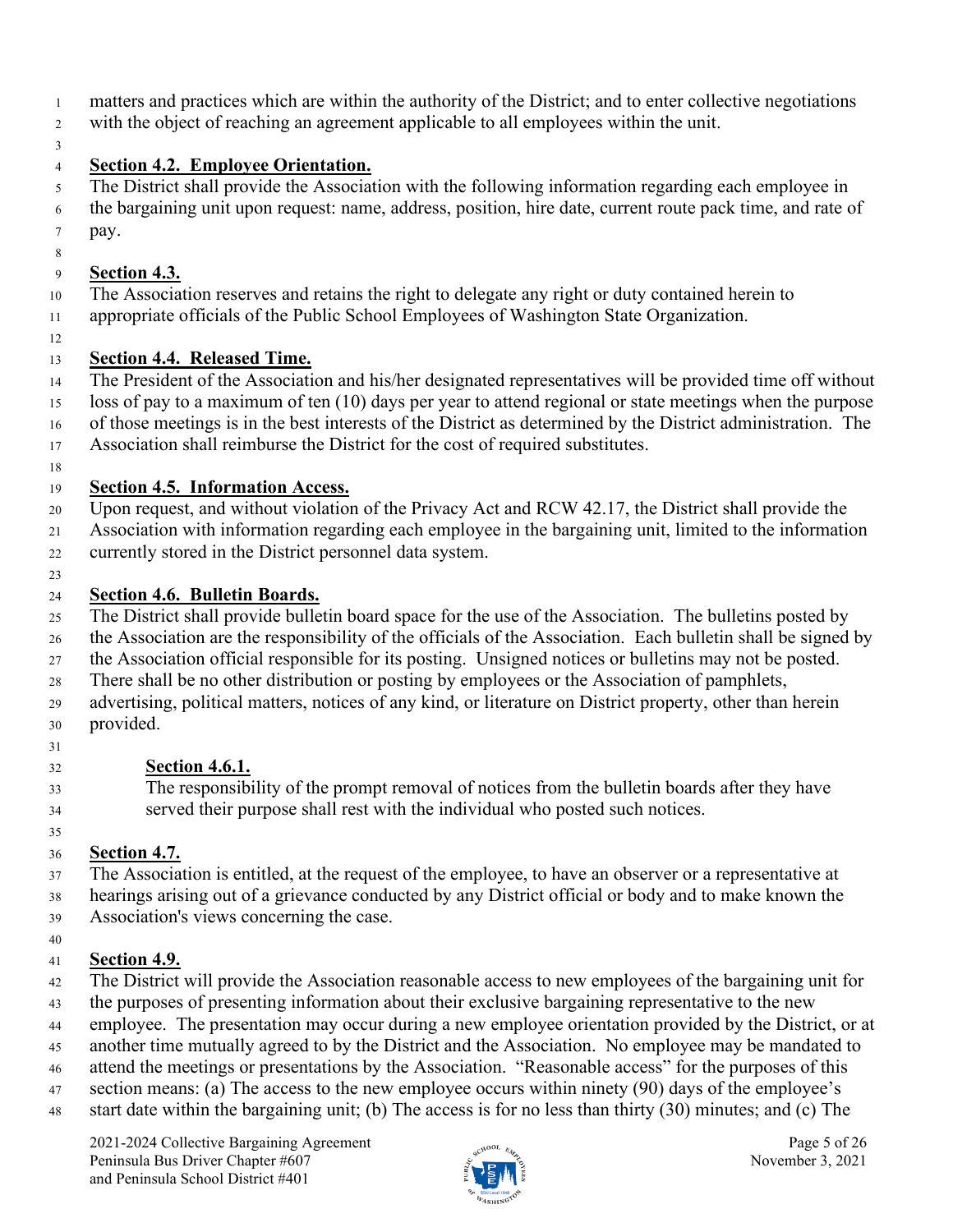access occurs during the new employee's regular work hours at the employee's regular worksite, or at a location mutually agreed to by the District and Association. Bargaining unit employees asked to provide the orientation by the Association must do so outside of their normal working hours.

<sup>7</sup> **ARTICLE V** 

#### **APPROPRIATE MATTERS FOR CONSULTATION AND NEGOTIATION**

## **Section 5.1.**

 It is agreed and understood that matters appropriate for consultation and negotiation between the District and the Association are grievance procedures and collective negotiations on personnel matters, including wages, hours and working conditions.

#### **Section 5.2.**

 It is further agreed and understood that the District will consult with the Association prior to making changes in working conditions not covered by this Agreement.

 

#### **Section 5.3. School Calendar Preparation.**

21 It is further agreed that the Superintendent or his designee shall solicit the opinion of the Association in preparing the District's proposal for the annual school calendar.

 

# **A R T I C L E V I**

# **CONFERENCE COMMITTEE**

#### **Section 6.1. Membership.**

 The Association will designate a Conference Committee of the PSE Executive Board who will meet with the Superintendent of the District and/or his/her designated representatives on a mutually agreeable regular basis to discuss appropriate matters.

## **Section 6.2.**

 The Association representatives pursuant to Section 6.1 shall represent the Association and employees in meeting with officials of the District to discuss appropriate matters of mutual interest. They may receive and investigate to conclusion complaints or grievances of employees and thereafter advise employees of rights and procedures outlined in this Agreement and applicable regulations or directives for resolving the grievances or complaints. They may not, however, continue to advise the employee on courses of action after the employee has indicated that he/she does not desire to pursue a grievance. This does not, however, preclude the Association's right to pursue the matter to conclusion. They may consult with the District on complaints without a grievance being made by an individual employee.

- 
- 
- 
- 
- 

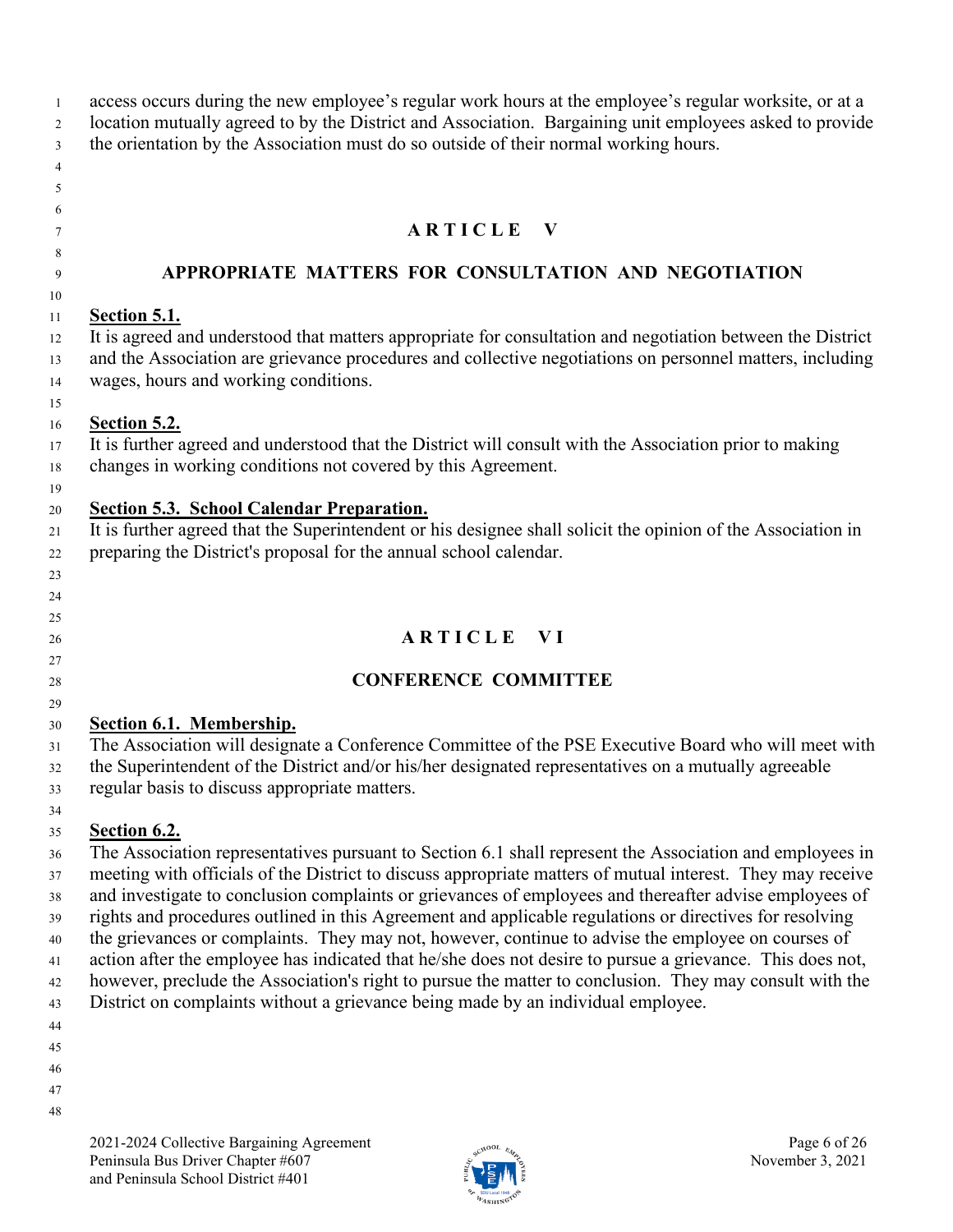## **ARTICLE VII**

#### **HOURS OF WORK AND WORKING CONDITIONS**

#### **Section 7.1. Workweek.**

 The District may assign an employee to a workweek of any five (5) consecutive days which are followed by two (2) consecutive days of rest. The workweek begins on Monday.

#### **Section 7.2. Route Pack.**

 Each employee shall be assigned to a route pack during the workweek, at the beginning of each work year, which shall not be changed without prior notice to the employee of three (3) working days before the change is made. The District may change an employee's route pack and/or workweek, without the three (3) day notice, with prior approval of the employee or as a result of a bona fide emergency as determined by the District. "Route pack" shall be defined as a combination of morning, midday and afternoon (which includes activity runs) including regular and special education runs. Each day, employees shall be offered the opportunity to work the total number of minutes in each day of the posted route pack.

#### **Section 7.3.**

Eight (8) hour employees will receive a thirty (30) minute uninterrupted lunch period as near the middle

 of the shift as is practicable as well as two 15-minute break periods, one each in the morning and afternoon.

#### **Section 7.4.**

Employees required to work through their regular lunch periods will be given time to eat at a time

 agreed upon by the employee and supervisor. In the event the District requires an employee to forego a lunch period and the employee works the entire shift, including the lunch period, the employee shall be

compensated for the foregone lunch period in accordance with the terms of this Agreement.

#### **Section 7.5. School Closure Procedures.**

In the event of an unusual school closure due to inclement weather, plant inoperation, or the like, the

District will make a reasonable effort to notify each employee to refrain from coming to work.

Employees reporting to work shall receive a minimum of one (1) hour's pay at regular hourly rate in the

event of such a closure; provided, however, no employee shall be entitled to any such compensation in

the event of actual notification through the appropriate media by the District of the closure prior to

leaving home for work.

#### **Section 7.6. Overtime.**

39 All hours worked in excess of forty (40) per workweek shall be compensated at one and one-half ( $1\frac{1}{2}$ ) times the employee's regular hourly rate; provided, however, that overtime must have the prior approval of the District.

## **Section 7.6.1.**

All hours worked on Sundays and holidays shall be compensated at time and one-half.

#### **Section 7.7.**

 Non-bargaining unit employees of the District may be assigned to runs only on an emergency basis as determined by the transportation supervisor consistent with Section 7.14.

2021-2024 Collective Bargaining Agreement Page 7 of 26<br>
Peninsula Bus Driver Chapter #607 Server Server Page 7 of 26 Peninsula Bus Driver Chapter #607 and Peninsula School District #401

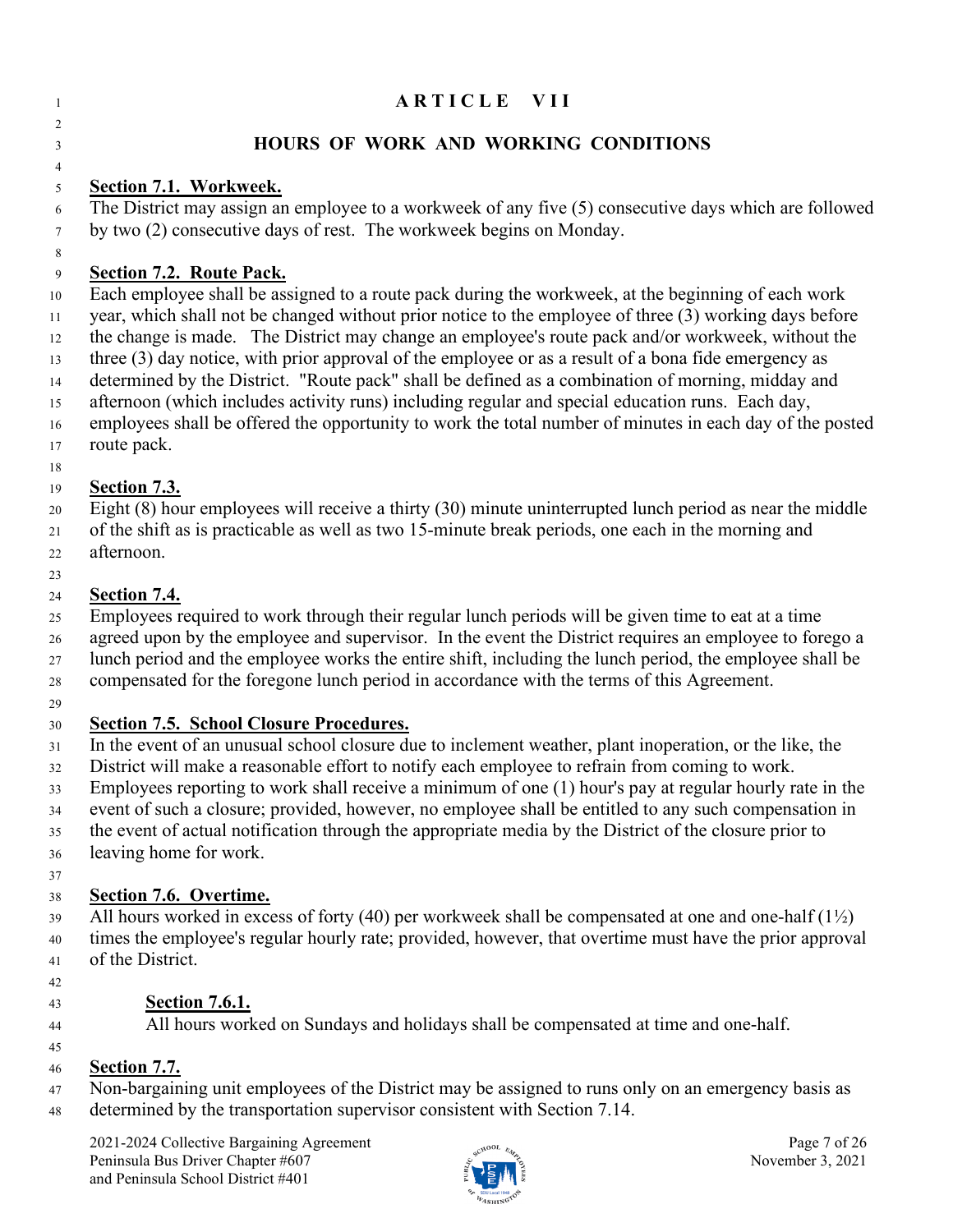## **Section 7.8. Safety Check.**

- Drivers shall report ten (10) minutes prior to each regular run time or extra trip. During this time the
- driver shall safety check, properly warm up and inspect the inside of the bus. Drivers shall be paid for the five (5) minute required post-trip time.
- 

# **Section 7.9. Substitutes.**

Should a driver fail to report prior to scheduled departure time, as required in Section 7.8, the District

 will contact a substitute driver. Once the District contacts a substitute, the regular driver shall forfeit that run.

# **Section 7.10. Layover Time.**

 If there are sixty (60) minutes or less between a driver's regular assigned, bid or extra runs, compensated time shall continue uninterrupted. This clause shall not apply to non-driving work.

## **Section 7.10.1. Work During Layover Time.**

- It is understood by all parties to this Agreement that any time not spent in actual driving time but is paid time shall be directed by the District and that the employee shall report to the
- Transportation Office for other assigned tasks, unless specifically authorized otherwise.

# **Section 7.11. Minimum Work Shift.**

 The minimum shift for each duty call shall be two (2) hours, and if an employee works a split shift, it shall total a minimum of four (4) hours; provided, however, that shifts of shorter duration may be

- established upon mutual agreement between the District, the employee, and the Association. The
- District shall not assign regular runs in such a way that an employee would have more than one (1)
- unpaid split per day.

#### **Section 7.12.**

 All trips other than regular daily scheduled bus runs shall be compensated at the employee's regular hourly rate for the duration of the trip; provided, however, that bus drivers shall be subject to the provisions relative to overtime herein provided.

## **Section 7.12.1.**

 The District shall provide rest room and telephone access to drivers returning after hours from field trips.

# **Section 7.13. Posting.**

 Extra transportation trips shall normally be posted on the driver's bulletin board forty-eight (48) hours prior to trip departure. Trips received one day prior to the date of the trip shall be posted on the daily bid board. All drivers may bid on posted trips by seniority number and driver's initials. When trip time conflicts with the driver's regular route pack, drivers may choose to forfeit their morning, midday, afternoon or the driver's regular assigned route to allow them to bid the trip, if substitutes are available to take regular routes. All extra trips, including Sunday and holiday trips, shall be awarded to the senior driver signing up except as hereinafter provided.

- 
- A driver is eligible to be awarded multiple trips in one day, so long as there is one (1) hour between the
- trips during the workweek and two (2) hours between trips on the weekend or non-school days. The
- 47 time between trips is calculated by the return to school time of the first trip and departure from school
- time for the second trip.

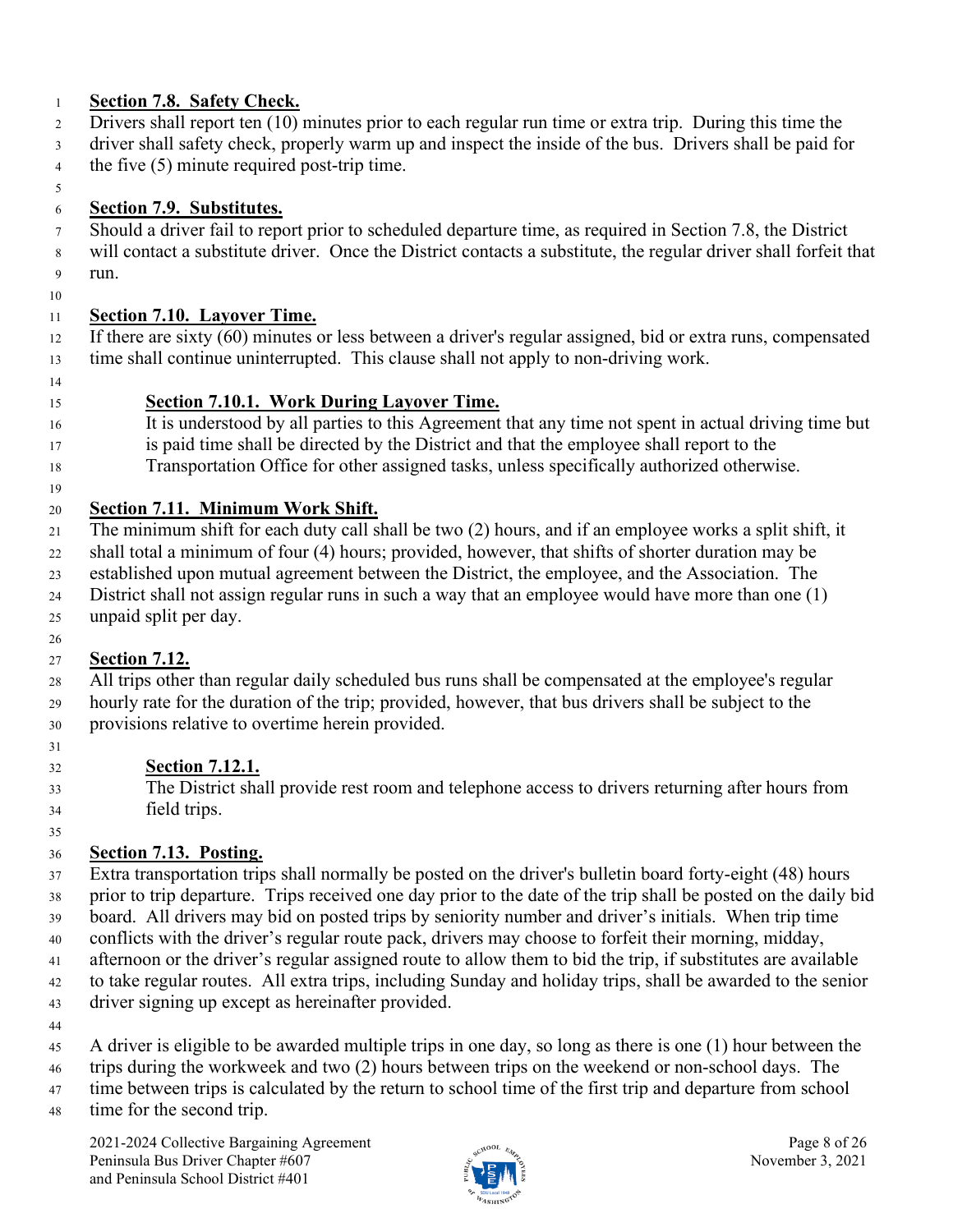# **Section 7.13.1.**

 Extra trips shall only be awarded to a bidding driver when their dispatch time is equal to or less than forty (40) hours per week, and that extra trip does not create an overtime situation. Dispatch time is defined as all contracted time plus extra hours paid minus paid holiday time and/or paid leave time actually taken. If all bidding drivers would be in an overtime situation, the trip shall be awarded to the senior driver with the least amount of overtime estimated, except for trips beginning on a Sunday or holiday.

# **Section 7.14. Regularly Posted Trips.**

 If no driver announces his/her availability for posted trips or additional runs, it will be offered to substitutes.

# **Section 7.14.1. Change in Assigned Trip.**

 Drivers who are awarded an extra trip must work said trip unless arrangements satisfactory to the Transportation Supervisor are made. If a trip is changed two (2) hours or more in time or in destination, the driver may request a release for his/her obligation. Release may be granted by the Transportation Supervisor or designee if the request is made in a timely manner and sufficient time is available to allow the trip to occur on schedule. If the release is granted, the trip will be reposted as a new trip.

# **Section 7.14.2. Cancellation.**

 In the event an extra trip is cancelled, including any portion of a trip, and the driver awarded the extra trip is unable to drive his/her regular run, the employee will receive pay equal to the amount of their regular route, provided they report to the transportation supervisor or designee and perform other job related duties if assigned by the District. In the event a non-school day trip is cancelled on the same day of the trip, then the driver will be paid for two hours.

#### **Section 7.15.**

 An employee assigned an extra trip who misses work the day before or on the same day of such trip shall not be allowed to take the trip except for extra trips scheduled less than twenty-four (24) hours prior to the scheduled trip departure time.

## **Section 7.15.1.**

 It is agreed that any employee off work due to school district related business that cannot be scheduled outside of school hours shall be exempted from this requirement.

#### **Section 7.16.**

 Special assignments, such as extended overnight trips, shall be contracted at the appropriate rate of pay for the actual driving time or the equivalent of eight (8) hours appropriate pay per day, whichever is

greater, except for the first day of the trip when pay will be for actual driving time or route pack time,

whichever is greater, and on the last day of the trip when pay will be for all time related to the trip.

Subsistence shall be in conformance with District policy. Drivers will fill out a separate driver's log

(time sheet) for each day the driver is on the trip.

#### **Section 7.17. Assignments.**

 All transportation assignments other than bus driving assignments shall be selected on the basis of seniority provided the employee meets the qualifications for the position. Drivers who have been on

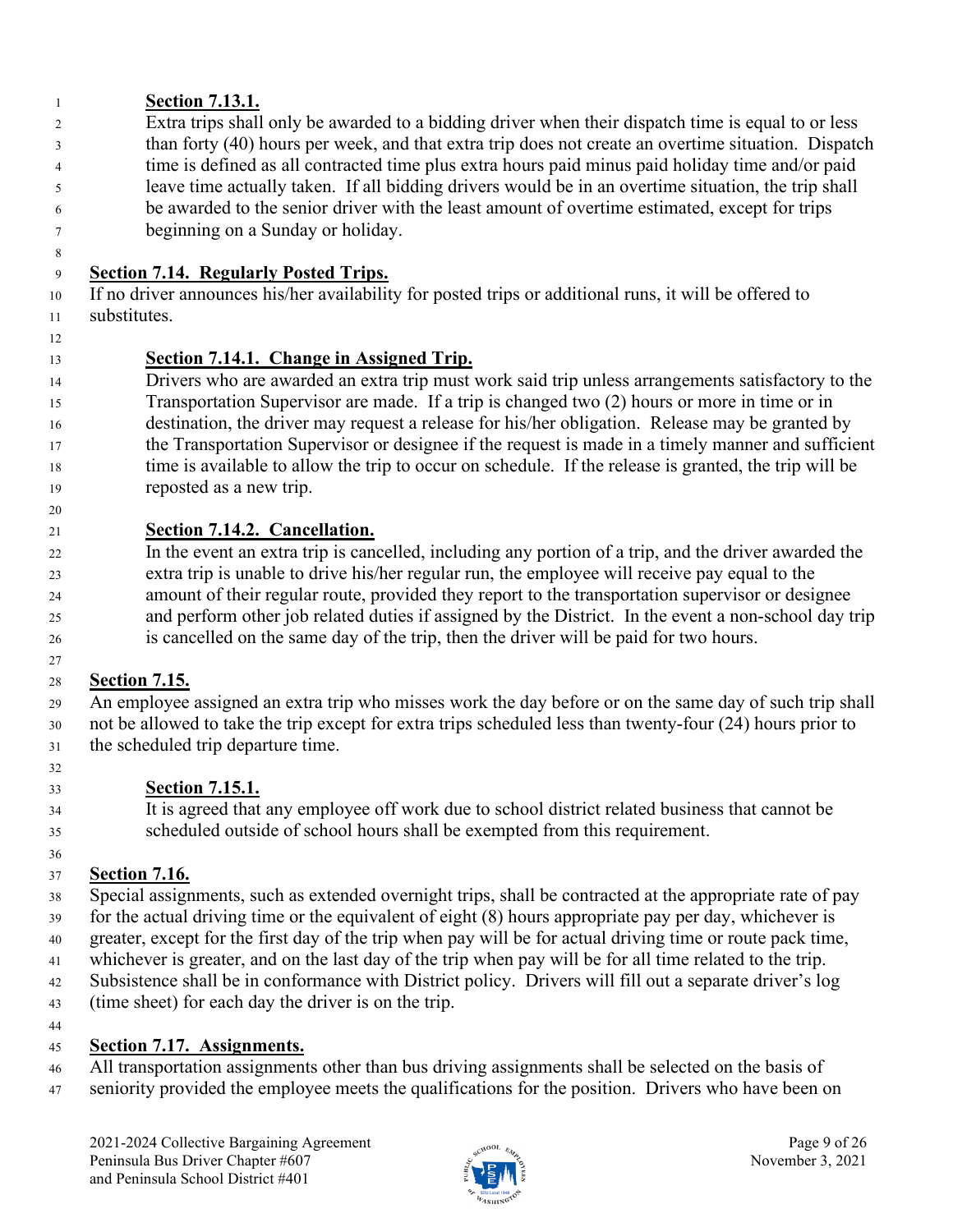- duty for fifteen (15) hours or more must have at least eight (8) consecutive hours off duty prior to
- returning to duty.
- 

# **Section 7.18. Assignment of Runs.**

 Drivers will bid runs (route packs) prior to the beginning of each year based on seniority. Midday and activity run shifts shall be separately bid from morning and afternoon shifts. Selection of available runs

- will be based on established criteria from the transportation office. Criteria will be shared with the
- Association before finalization of routes, so the Association may provide input. Route packs will be
- adjusted based on actual driving times which includes pre-trip and post-trip.
- 

# **Section 7.18.1. Exchanging of Midday or Activity Runs.**

 After the initial bid selection, a driver may elect to bid by seniority on an open like run (midday or activity run) that can be accommodated between the employee's base route (AM/PM) and release their presently assigned midday or activity run. A driver may only release and bid on the same type of run. A driver may choose to swap their midday or activity run as outlined in the preceding sentence no more than two times each school year per type of run, i.e., midday and activity.

# **Section 7.19. Route Bumping.**

 After choices have been made, no changes may be made unless there has been an increase or decrease in route pack of two and one-half (2-1/2) hours per week. These after-choice changes are called "bumps." Route packs are set on bid day for the purpose of bumping. The route pack sheet will be posted on the driver bulletin board on the first working day of each month.

# **Section 7.19.1.**

 A list of route pack times will be posted on the driver bulletin board on the first working day of each month. This list shall remain posted for at least five (5) working days and will remain posted until the next month's posting.

# **Section 7.19.2.**

 In the event a bump is in order, the affected employee may bump to a route held by any junior employee.

 A. The initial bump request must be submitted within the first three (3) working days of the month. B. On the fourth working day of the month, the open position will be posted on the driver bulletin board. C. After this initial bump request, any affected bumped employee must bid related subsequent openings and/or bump a junior employee by 10:00 a.m. of the day following notification. D. Notification of intent to bump must be communicated to the Transportation Director or Supervisor by 10:00 a.m. E. Affected bumped employees will be notified by the end of their regularly scheduled workday. The subsequent open run shall be posted no later than 10 a.m. the following morning. F. After February 1 there will be no more than five (5) "bumps" in route packs due to a single opening or single change in route pack time.

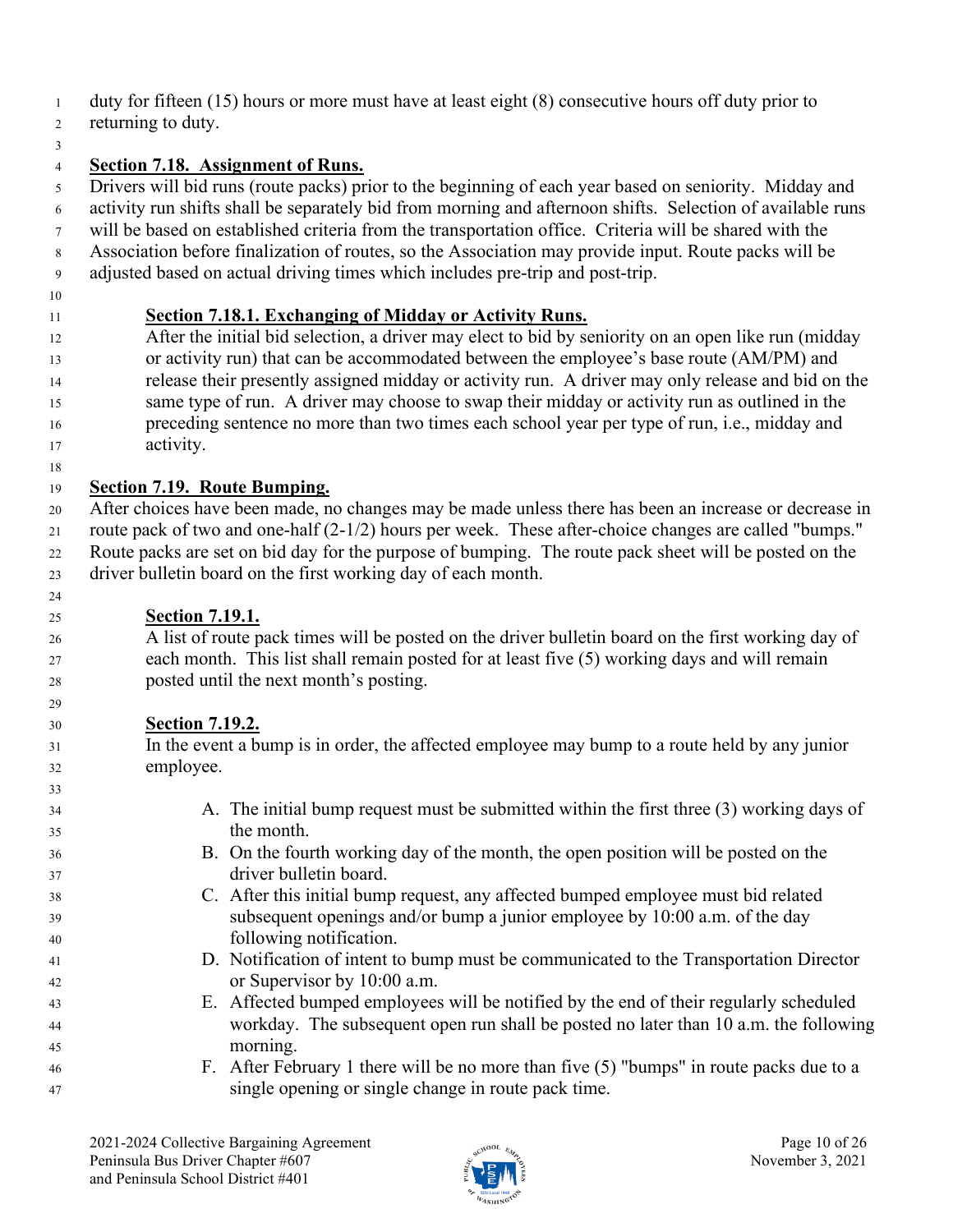G. After the bumping process is complete, any newly assigned drivers will start on his or her new route on the beginning of the next workweek.

| 4        | <b>Section 7.19.3. Temporary Open Position of More than Four Months.</b>                                   |
|----------|------------------------------------------------------------------------------------------------------------|
|          |                                                                                                            |
| 5        | A position vacant temporarily due to a granted leave of absence shall be posted on a temporary             |
| 6        | basis for the specific period of the leave. This leave of absence must be four (4) or more                 |
| 7        | continuous months during any school year (bid day to last day of school).                                  |
| 8        |                                                                                                            |
| 9        | A. When a driver is on leave for four (4) or more continuous months during the school                      |
| 10       | year, their route shall fall into the temporary open position category. The midday and                     |
| 11       | activity run portion shall be posted separately and be bid and awarded by seniority.                       |
| 12       | B. A second position vacant due to the assignment of an employee bidding to the                            |
| 13       | original open temporary position shall likewise be posted as shall a third position;                       |
| 14       | provided, however, that subsequent openings beyond the third, if any, shall require                        |
| 15       | that any employee bidding must increase their weekly time by two and a half hours.                         |
| 16       | C. The remaining open position shall be filled by a substitute employee.                                   |
| 17       |                                                                                                            |
| 18       | <b>Section 7.19.4.</b>                                                                                     |
| 19       | In the event the original employee returns from their leave, they shall be reassigned to their             |
| 20       | former route pack. The employee who took that position on the temporary basis shall be                     |
| 21       | assigned to the last position from the bidding process which was filled by the substitute.                 |
| 22       |                                                                                                            |
| 23       | <b>Section 7.19.5.</b>                                                                                     |
| 24       | If an employee on injury/illness leave is able to return to a portion of their route pack, such AM,        |
| 25       | Mid-day, PM/Activity Run as approved by their doctor, they must do so; however, their former               |
| 26       | position will remain filled by the temporary employee until the employee on leave of absence is            |
| 27       | able to return to full duty.                                                                               |
| 28       |                                                                                                            |
| 29       | <b>Section 7.19.6.</b>                                                                                     |
| 30       | If an employee on leave indicates they are not returning, the position(s) will remain filled by the        |
| 31       | temporarily assigned employees for the balance of the year.                                                |
| 32       | Section 7.19.7. Temporary Positions of Less than Four (4) Months.                                          |
| 33<br>34 | When, in the judgment of the District, there will be a long-term vacancy of less than four (4)             |
| 35       | months duration in an additional run, the position may be split and posted as two (2) separate             |
| 36       | temporary positions, if it has not already been split. These positions will be posted and assigned         |
| 37       | based upon seniority, on a one-time basis.                                                                 |
| 38       |                                                                                                            |
| 39       | <b>Section 7.20. Open Position Posting.</b>                                                                |
| 40       | The District shall publicize within the bargaining unit for three (3) working days the availability of an  |
| 41       | initial open position or run as soon as possible after the District is apprised of the opening. Subsequent |
| 42       | open positions or runs that result from the initial open run award to a bargaining unit member shall be    |
| 43       | publicized within the bargaining unit for one (1) working day (10:00 a.m. to 10:00 a.m.). All open         |
| $44\,$   | positions or runs shall be filled as soon as reasonable after closing.                                     |

#### **Section 7.21.**

 If a portion of a driver's regular route is cancelled or changed, the District may request that the driver slide the start and end of their assigned run by no more than thirty (30) minutes to drive an uncovered

2021-2024 Collective Bargaining Agreement Page 11 of 26<br>
Peninsula Bus Driver Chapter #607 <br>
Page 11 of 26 Peninsula Bus Driver Chapter #607 and Peninsula School District #401

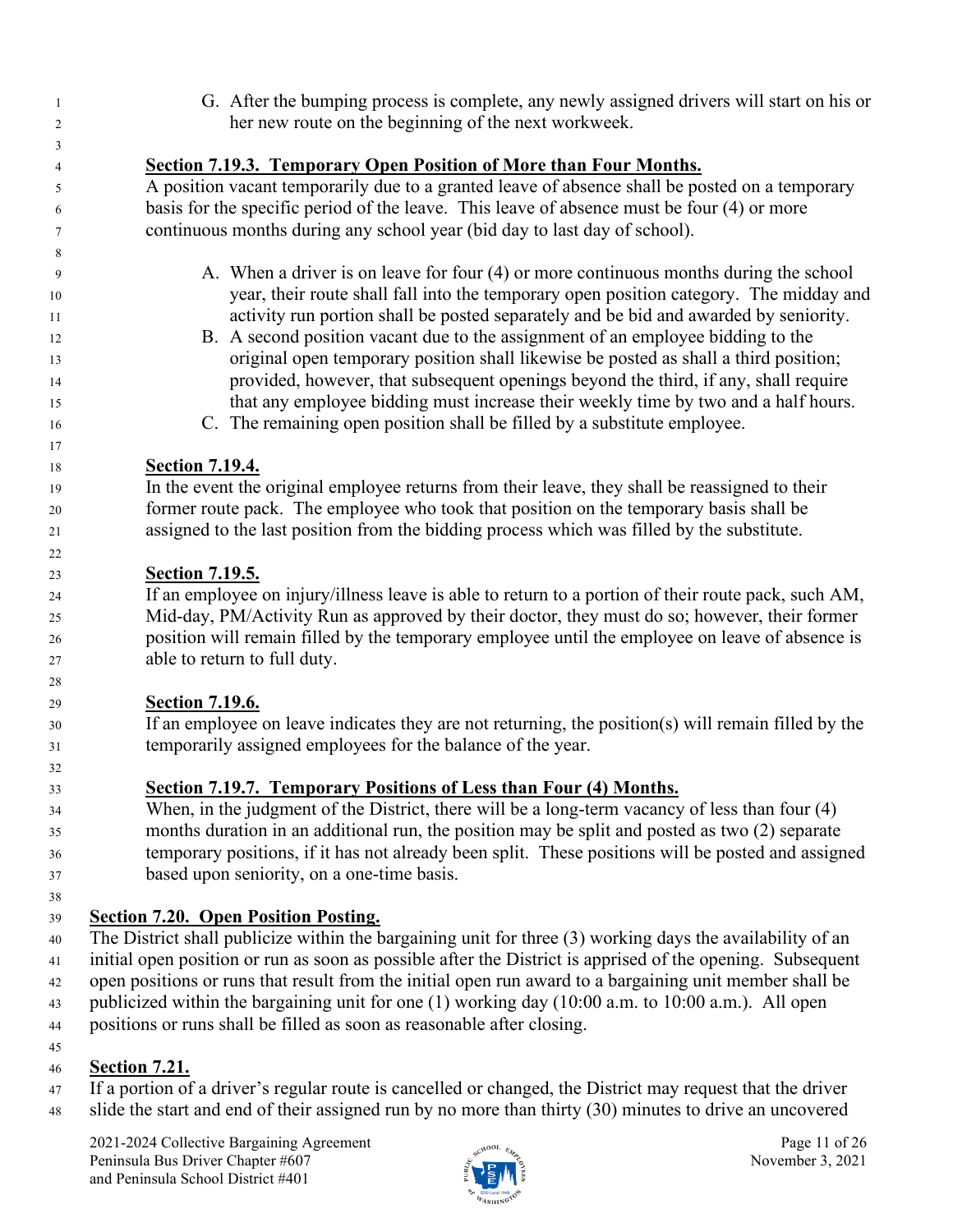| 2               | run or in the case of a midday run, by forty five (45) minutes. The employee may decline to move his or |
|-----------------|---------------------------------------------------------------------------------------------------------|
| 3               | her route start and end time. The request may not decrease daily route pack time.                       |
| $\overline{4}$  |                                                                                                         |
| - 5             | <b>Section 7.21.1.</b>                                                                                  |
| 6               | If scheduled work is cancelled due to a program cancellation (picnic, field trip) and no other          |
| $7\phantom{.0}$ | work is available, a driver may take a doc and will not be penalized for not fulfilling their route     |
| 8               | pack.                                                                                                   |
| $\mathbf{Q}$    |                                                                                                         |
| 10              | Section 7.22.                                                                                           |
| 11              | Schools and transportation staff are encouraged to communicate with bus drivers regarding student       |

- behavioral concerns that may impact the student's behavior on the bus or the safety of the driver. Such notification will be consistent with state and federal educational privacy laws.
- **Section 7.23. Driver Safety.** The Employer agrees to provide safe and non-hazardous working conditions within District facilities. The 17 Employer agrees to comply with all applicable health and safety regulations. **A R T I C L E V I I I HOLIDAYS AND VACATIONS Section 8.1. Days.** All employees shall receive the following paid holidays: 1. New Year's Day 7. Veterans' Day 2. Martin Luther King, Jr. Day 8. Thanksgiving Day 3. Presidents' Day 9. Day after Thanksgiving 4. Memorial Day 10. Day before or after Christmas\* 5. Independence Day\* 11. Christmas Day 6. Labor Day 12. Day before or after New Year's Day (for less than twelve (12) month employees 35 beginning 2009-10) \*Twelve (12) month employees only. **Section 8.1.1.** Any holiday proclaimed by the federal or state government, including any of the present holidays that may be granted on the Monday following the holiday and proclaimed to be a school holiday by the Superintendent of Public Instruction, shall be considered a paid holiday. **Section 8.1.2. Unworked Holidays.**
- Eligible employees shall receive pay equal to their normal work shift at their current driver rate in effect at the time the holiday occurs. To receive holiday pay, the employee must work the scheduled day prior to and immediately after the holiday or be paid on a paid leave status.
- 

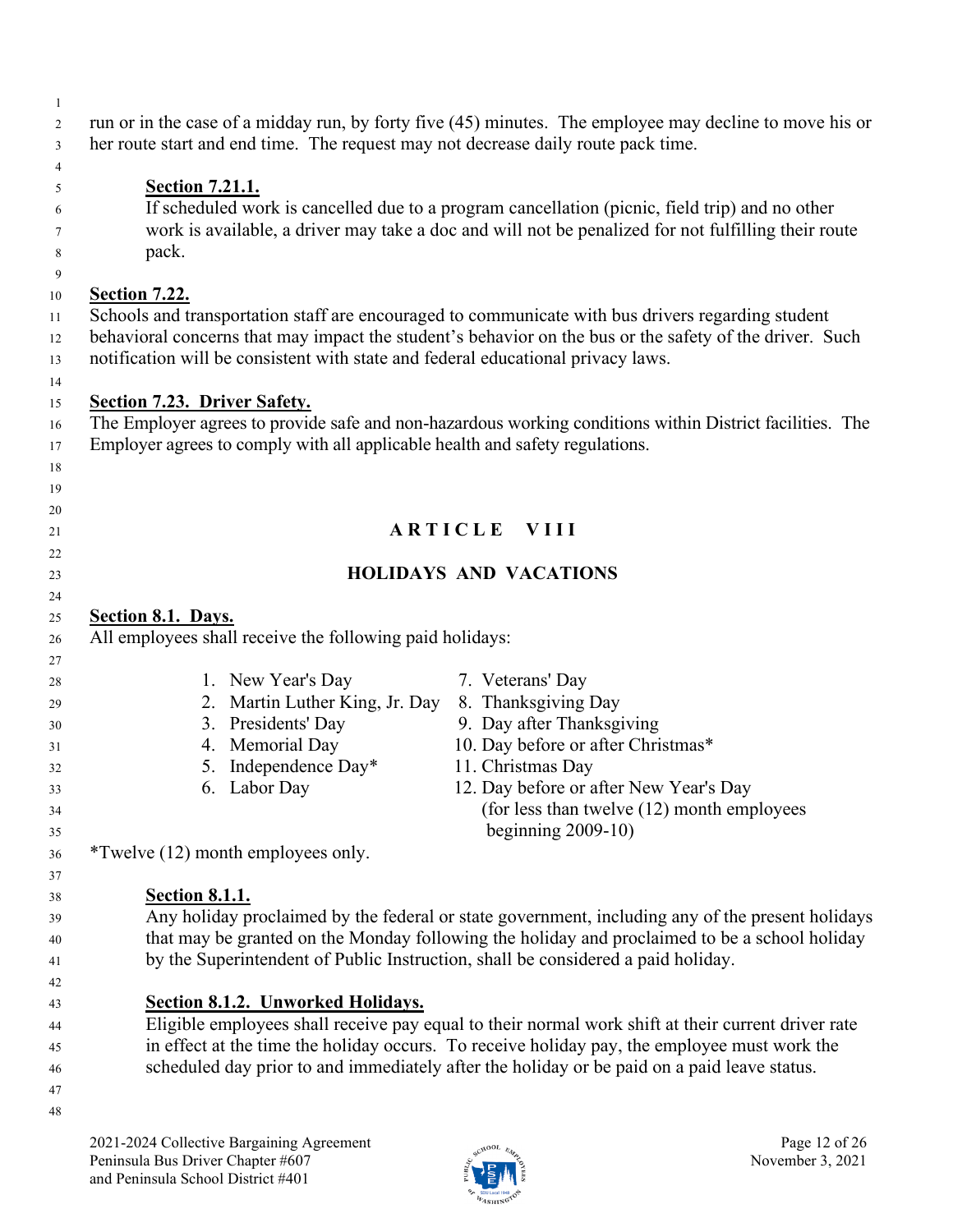#### **Section 8.1.3. Worked Holidays.**

 Employees who are required to work on the above-described holidays shall receive pay at the overtime rate.

## **A R T I C L E I X**

#### **LEAVES**

#### **Section 9.1. Sick Leave.**

 

# **Section 9.1.1.**

 Each employee shall accumulate one (1) day of sick leave per month up to a maximum of eleven (11) days of sick leave per year, or at least that portion of eleven (11) days which represents the relationship between days worked and the amount of days normally worked in a full school year. Sick leave shall be vested when earned and may be accumulated as provided in State law. The District shall project the number of annual days of sick leave at the beginning of the school year according to the estimated calendar months the employee is to work during that year. The employee shall be entitled to the projected number of days of sick leave at the beginning of the school year. Sick leave benefits shall be paid on the basis of regular hourly rate applicable to the employee's normal daily work shift; provided, however, that should an employee's normal daily work shift increase or decrease subsequent to an accumulation of days of sick leave, sick leave benefits will be paid in accordance with the employee's normal daily work shift at the time the sick leave is taken, and the accumulated benefits will be expended on an hourly rather than a daily basis.

# **Section 9.1.2.**

 In the event employees are absent for reasons which are covered by industrial insurance, the District shall pay the employee an amount equal to the difference between the amount paid the employee by the Department of Labor and Industries and the amount the employee would normally earn. A deduction shall be made from the employee's accumulated sick leave in accordance with the amount paid to the employee by the District.

# **Section 9.1.3.**

 Employees who have accrued sick leave while employed by another public school district in the State of Washington shall be given credit for such accrued sick leave upon employment by the District.

# **Section 9.1.4. Sick Leave Buy Back.**

 Employees may cash in unused sick leave days above an accumulation of sixty (60) days at a ratio of one full day's monetary compensation for four (4) accumulated sick leave days. At the employees' option, they may apply for their unused sick leave days in January of the school year following any year in which a minimum of sixty (60) days of sick leave is accrued and each January thereafter, at a rate equal to one day's monetary compensation to the employee for each four (4) full days of accrued sick leave. The employee's sick leave accumulation shall be reduced four (4) days for each day compensated.

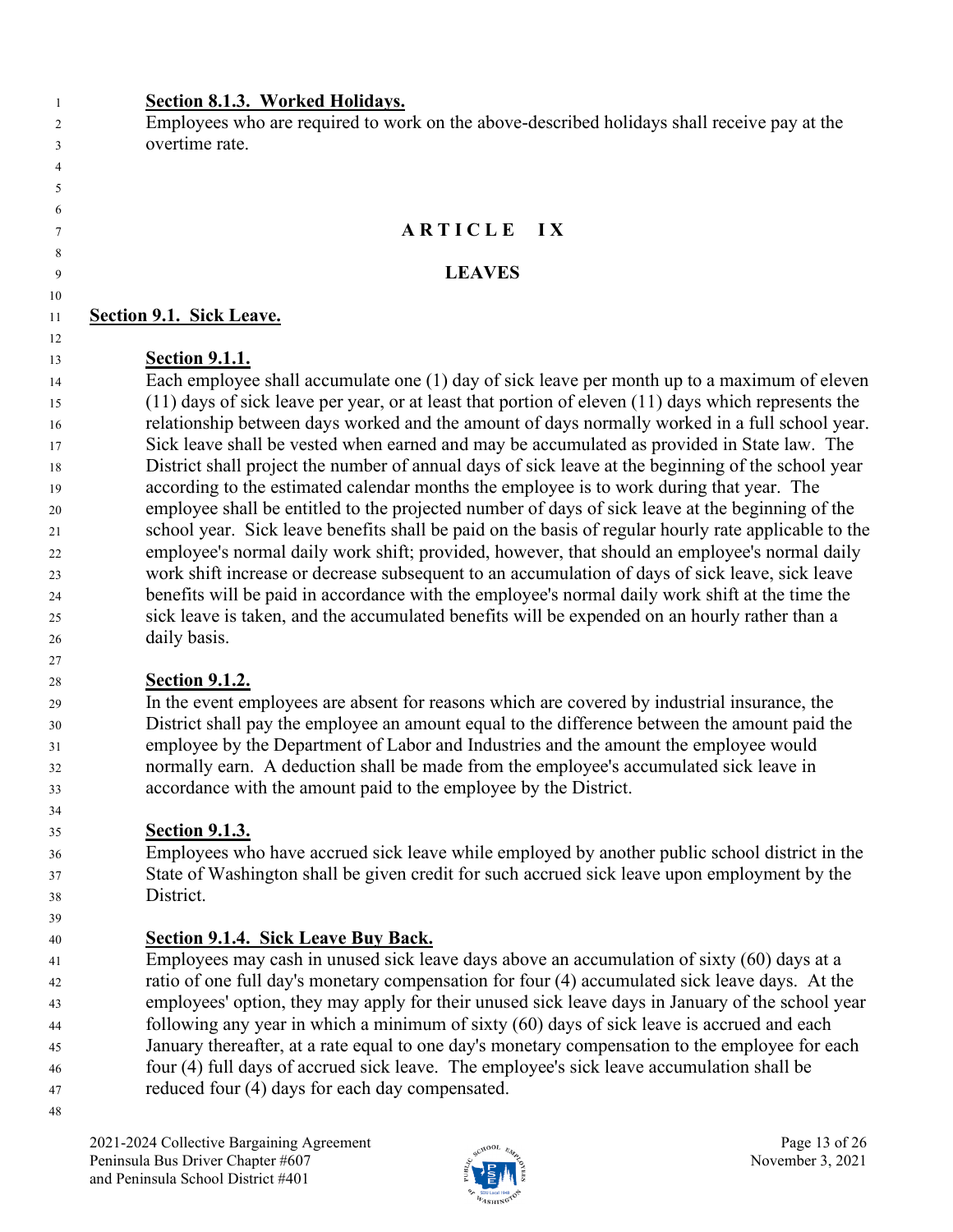At the time of separation from school district employment due to retirement\* or death, an eligible employee or the employee's estate shall receive remuneration at a rate equal to one (1) day's current monetary compensation to the employee for each four (4) full days accrued sick leave for illness or injury.

 \*For the purposes of this provision, retirement shall be defined as when an employee is eligible to receive benefits under the Public Employment Retirement System.

#### **Section 9.2.**

 A doctor's certificate may be required for illness of any duration at the discretion of the transportation supervisor or a District-level administrator.

## **Section 9.3. Uses of Sick Leave.**

Absences warranting use of sick leave are:

- A. Personal illness or injury.
- B. Leave for emergencies. An emergency is defined as an unexpected situation or sudden occurrence of a serious or urgent nature that demands immediate attention involving the employee or when pre-planning would not have alleviated the need for the employee's absence.
- C. Appointments with medical or dental doctors or other legally recognized practitioners to prevent illness or preserve health of the employee and which cannot be scheduled outside of school hours.
- D. In accordance with RCW 49.12.270, as now or hereafter amended, to care for a child of the employee with a health condition that requires treatment or supervision, or a spouse, parent, parent-in-law, or grandparent of the employee who has a serious health condition or an emergency condition.
- E. The District and the employees shall comply with federal and state laws and regulations and District policy regarding family and medical leave provisions.
- **Section 9.3.1. Bereavement Leave.**
- A. Up to five (5) days leave for the death of a spouse, domestic partner, mother, father, son, daughter, step-son, step-daughter, mother-in-law, father-in-law, sister, brother, grandparents, a member of the educator's household, or any family member as defined in [RCW 49.46.210](https://app.leg.wa.gov/rcw/default.aspx?cite=49.46.210) shall be granted.
- B. Up to one (1) day maximum leave for funerals of other relatives or close friends shall be granted.
- C. Such leave shall not be accumulated.
- D. If an employee needs more leave than provided in paragraph A or B, the employee shall contact Human Resources who will process the request for approval.
- **Section 9.3.2. Personal Leave.**

 All bargaining unit members may take up to three (3) days of personal leave per year, non- cumulative, to conduct personal business which cannot be conducted outside of normal working hours. Employees shall provide the Transportation Supervisor with no less than five (5) days' notice. Such leave shall be granted as soon as possible in advance, except in emergency situations where a sufficient number of personnel are not available to provide necessary District operation. Any use of personal leave will be deducted from an employee's accumulated sick

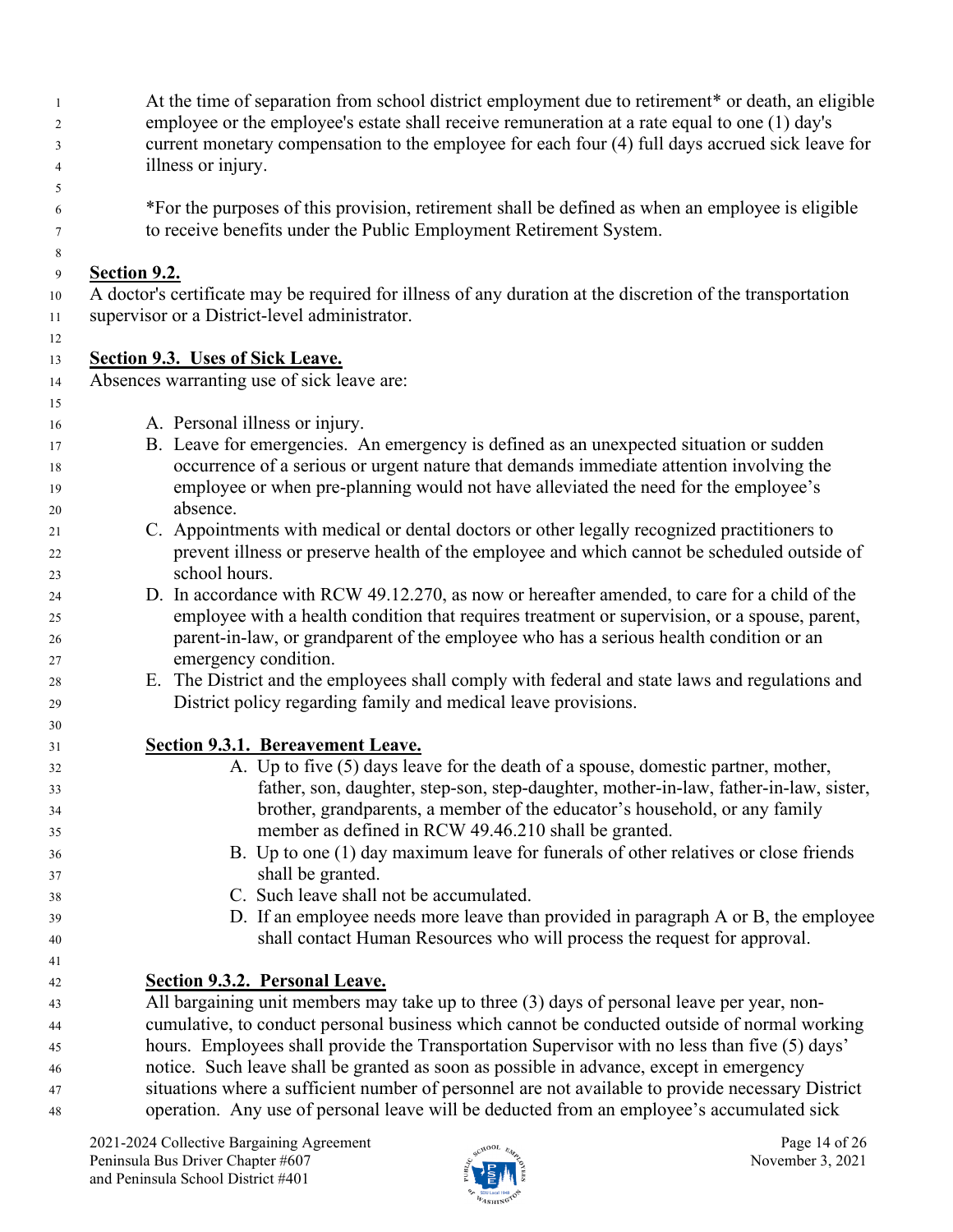leave. Personal leave may not be used during the first or last two (2) weeks of the school year, or to extend school breaks or a holiday except for extraordinary family related events (e.g. weddings or graduations) where scheduling the event is outside the control of the employee.

## **Section 9.4. Maternity Leave.**

 Upon application therefore, the District shall grant child-rearing leave, pursuant to Section 9.7, immediately following the conclusion of maternity leave granted under Section 9.1. The leave shall be for a mutually agreed definite period of time, not to exceed one (1) year. Employees granted child rearing leave must return to work at the agreed time or resign. Seniority and other benefits shall not accrue during child rearing leave. Employees wishing to return to work prior to the completion of their leave may be reinstated earlier at the sole discretion of the District. Employees must be allowed up to sixty (60) days of child rearing leave or leave for the rest of the school year, whichever is less, during which they will retain rights to their run, which will not be bid.

#### **Section 9.4.1. Paternity/Adoption Leave.**

 The birth of a male employee's child, or attendance by either or both adoptive parents at court and legal proceeding, home study and evaluation of home visitations required by an adoption agency in connection with the adoption of a child by the employee; provided, that no more than two (2) days of leave may be taken under this paragraph by any one (1) employee in any school year except upon approval of the Superintendent or designee.

## **Section 9.5. Judicial Leave.**

 In the event an employee subject to the Agreement is summoned to serve as a juror, or when required to appear as a witness in court and paid a witness fee, or is named codefendant with the School District, he/she shall receive his/her normal day's pay for each day he/she is required in court; provided, however, that any compensation received for such service shall be paid to the District. Such payment to the District shall not exceed the employee's normal daily pay less bona fide expenses. Such payment shall not apply in any matters brought by or against the District, unless subpoenaed by the District. In the event that the employee is a party (plaintiff or defendant) in court action, he/she may request a leave of absence which may be granted without pay.

## **Section 9.6. Leave of Absence.**

Upon recommendation of the immediate supervisor through administrative channels to the

Superintendent, and upon approval of the Board of Directors, an employee may be granted an extended

- leave of absence for a period not to exceed one (1) year. Request for such leave is to be made in writing.
- A leave of absence is to be requested and granted only for a specific period of time. All requests will be
- considered in light of available substitutes and, when granted, will be without compensation.

# **Section 9.7.**

- The returning employee will not necessarily be assigned to the identical position occupied before the
- leave of absence. However, provided a vacancy exists for which the employee is qualified, the
- employee shall be reinstated to a position equivalent in duties and salary to that held at the time the
- request for leave of absence was approved.

#### **Section 9.8. Protracted Illness Leave.**

- Any employee who has completed the probationary period shall be entitled to apply for non-
- compensated leave of absence in cases of protracted illness or injury, including maternity disability, as
- certified by his/her physician.

2021-2024 Collective Bargaining Agreement Page 15 of 26 Peninsula Bus Driver Chapter #607  $\frac{1}{2}$   $\frac{1}{2}$   $\frac{1}{2}$  November 3, 2021 and Peninsula School District #401

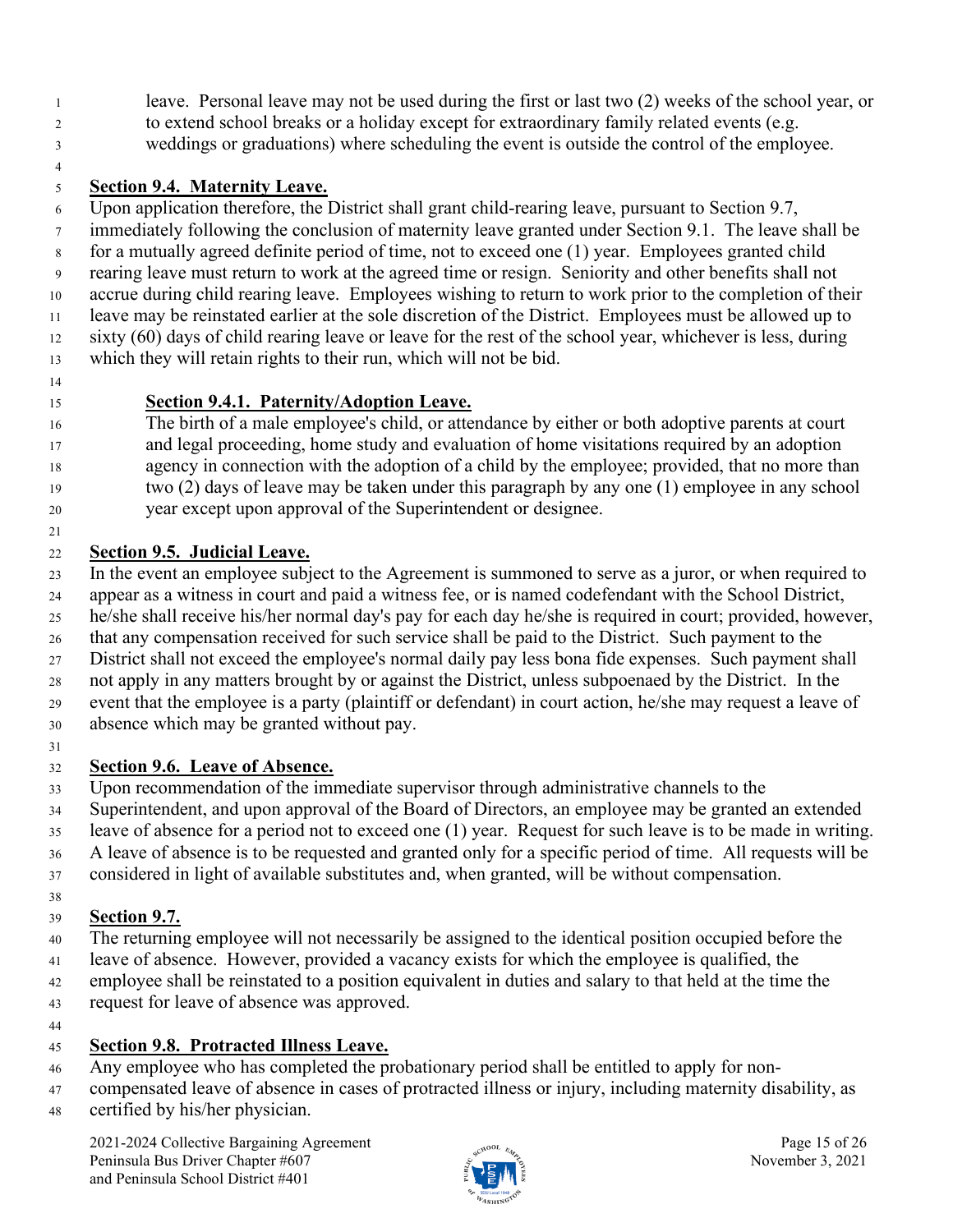## **Section 9.8.1.**

 Upon approval by the Board, such leave shall be granted for the period of actual illness or injury up to one (1) year. If additional time is necessary, written application must be made to the District and up to one (1) additional year may be granted at the discretion of the District. An employee who has been on protracted illness leave for more than six (6) months shall give twenty (20) working days notice in writing of intent to return to work. An employee who has been off less than six (6) months shall give ten (10) days notice of intent to return to work. Before the employee may return to work, he/she shall have his/her fitness to return to work certified in writing by the attending physician. Upon returning, the employee shall be returned to the route he or she had been driving, unless the route has been abolished, or a general reduction in force has placed a more senior employee in the position. In those cases, the employee shall be returned to as equivalent a route as possible without violating the terms of Article X.

#### **Section 9.8.2. ADA Compliance.**

 Any potential accommodation deemed appropriate under the provisions of the Americans with Disabilities Act which conflicts with any provision of this Agreement shall require notification to 17 the Association. This Agreement shall not be used as a bar to implementing ADA regulations.

## **Section 9.9.**

- Employees on unpaid leave are not eligible for District paid insurance contributions but may be
- continued at employee expense subject to insurance company regulations. This section is subject to, and
- the District will comply with, the Family and Medical Leave Act provisions regarding the continuation
- of benefits, as now or hereafter amended.

# **Section 9.10.**

- When an employee who has been injured on the job has been cleared by his or her physician to return to work in a light duty capacity, the District will work with the employee to explore the availability of
- appropriate opportunities for the employee to return to light duty work and the duration of those
- opportunities.
- 

# **Section 9.11. Paid Family and Medical Leave.**

- Employees shall be eligible to receive Paid Family and Medical Leave (PFML) under the Washington State Family and Medical Leave and Insurance Act. The District shall pay the statutory employer wage
- premium and the employee shall pay the statutory individual wage premium to fund this leave.
- 
- 
- **A R T I C L E X**
- 
- 

# **PROBATION, SENIORITY, AND LAYOFF PROCEDURES**

**Section 10.1. Seniority Date.**

 The seniority of an employee within the bargaining unit shall be established as of the date on which the employee began continuous daily employment (hereinafter "seniority date") unless such seniority shall

- be lost as hereinafter provided; provided, however, time spent as a substitute employee shall not count
- for purposes of seniority. Employees on leave due to an industrial injury shall not be negatively affected
- by this section.

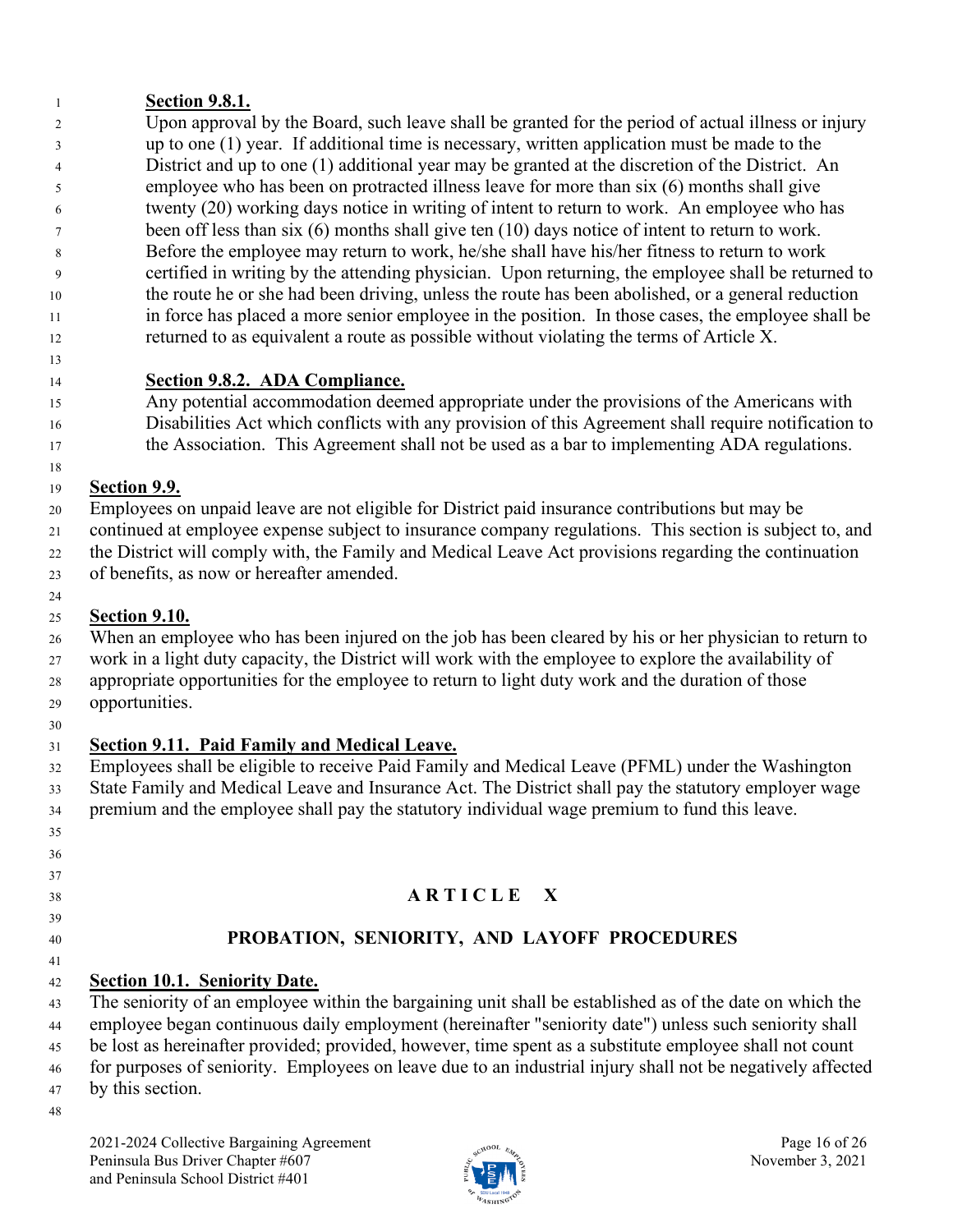#### **Section 10.2. Probationary Period.**

- Newly hired regular employees shall remain in a probationary status for a period of not more than sixty
- (60) working days following the hire date. During this probationary period, the District may discharge
- the employee at its discretion.
- **Section 10.3.**
- Upon completion of the probationary period, the new employee will be subject to all rights and duties contained in this Agreement retroactive to the hire date.
- 

## **Section 10.4. Loss of Seniority.**

- The seniority rights of an employee shall be lost for the following reasons:
- 
- A. Resignation;
- B. Discharge for justifiable cause;
- C. Retirement; or
- D. Change to substitute status and if not on an approved leave of absence or on a layoff rehire list.
- 

## **Section 10.5.**

- Seniority shall continue to accrue during leaves for which compensation is continued (fully or partially)
- or when otherwise required by applicable law. In other instances (i.e. unpaid approved leaves), seniority
- shall be adjusted to reflect the period of leave if the leave exceeds thirty (30) consecutive working days.
- 

# **Section 10.6. Application of Seniority.**

 Seniority rights shall be effective within the general job classification. As used in this Agreement, general job classifications are those set forth in Article I, Section 1.3.

#### **Section 10.7.**

- Layoffs shall be based upon reverse seniority. The District shall give consideration to seniority in instances involving promotion.
- 

# **Section 10.8. Layoff.**

- In the event of the possibility of layoff, employees who may be affected will be notified at least two weeks in advance. If laid off, employees will be placed on a reemployment list maintained by the
- 
- District according to layoff ranking. Such employees are to have priority in filling an opening in the classification held immediately prior to layoff. Names shall remain on the reemployment list for two (2)
- years.
- 

# **Section 10.8.1.**

- Employees on layoff shall have the opportunity to sign up for placement on the substitute list. Pay will be according to Schedule A.
- 

# **Section 10.9.**

- Employees on layoff status shall file their addresses in writing with the personnel office of the District 44 and shall thereafter promptly advise the District in writing of any change of address.
- 

# **Section 10.10. Recall from Layoff Status.**

An employee shall forfeit rights to reemployment as provided in Section 10.9 if the employee does not

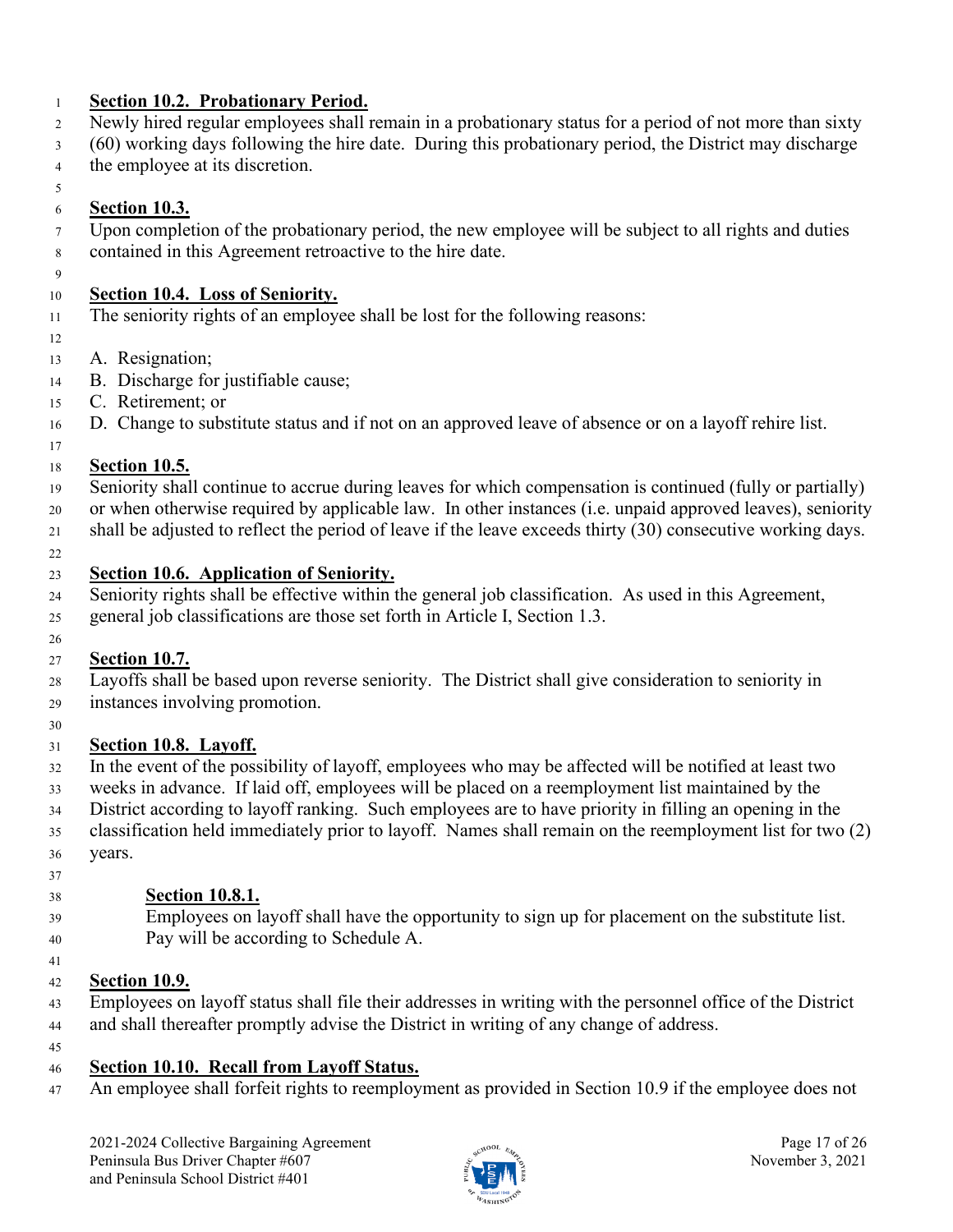| $\mathbf{1}$<br>2 | comply with the requirements of Section 10.10, or if the employee does not respond to the offer of<br>reemployment within seven (7) days.                         |
|-------------------|-------------------------------------------------------------------------------------------------------------------------------------------------------------------|
| 3                 |                                                                                                                                                                   |
| $\overline{4}$    | <b>Section 10.11.</b>                                                                                                                                             |
| 5                 | An employee on layoff status who rejects an offer of reemployment forfeits seniority and all other                                                                |
| 6                 | accrued benefits; provided, that such employee is offered a position substantially equal to that held prior                                                       |
| 7                 | to layoff.                                                                                                                                                        |
| 8                 |                                                                                                                                                                   |
| 9                 |                                                                                                                                                                   |
| 10<br>11          | ARTICLE XI                                                                                                                                                        |
| 12                |                                                                                                                                                                   |
| 13                | DISCIPLINE AND DISCHARGE OF EMPLOYEES                                                                                                                             |
| 14                |                                                                                                                                                                   |
| 15                | <b>Section 11.1. Just Cause.</b><br>Employees, other than probationary or substitute, shall be disciplined or discharged only for justifiable                     |
| 16<br>17          | cause. The issue of justifiable cause shall be resolved in accordance with the grievance procedure                                                                |
| 18                | hereinafter provided. If the District has reason to reprimand an employee, it shall be done in a manner                                                           |
| 19                | which will not embarrass the employee before other employees or the public.                                                                                       |
| 20                |                                                                                                                                                                   |
| 21                | <b>Section 11.2.</b>                                                                                                                                              |
| 22                | Normal termination or resignation shall require a two (2) week notice.                                                                                            |
| 23                |                                                                                                                                                                   |
| 24                |                                                                                                                                                                   |
| 25                |                                                                                                                                                                   |
| 26                | ARTICLE XII                                                                                                                                                       |
| 27                |                                                                                                                                                                   |
| 28                | <b>INSURANCE AND RETIREMENT</b>                                                                                                                                   |
| 29                |                                                                                                                                                                   |
| 30                | <b>Section 12.1. Health Benefits.</b>                                                                                                                             |
| 31                | The District shall provide basic and optional benefits through the School Employees Benefits Board<br>(SEBB) under the rules and regulations adopted by the SEBB. |
| 32                |                                                                                                                                                                   |
| 33<br>34          | <b>Section 12.2.</b>                                                                                                                                              |
| 35                | The District shall provide tort liability coverage for all employees subject to this Agreement but limited                                                        |
| $36\,$            | to public bodily injury and property damage liability coverage as provided in the District's liability                                                            |
| 37                | insurance policies.                                                                                                                                               |
| 38                |                                                                                                                                                                   |
| 39                | <b>Section 12.3. Physical Examinations.</b>                                                                                                                       |
| 40                | Employees are required to have a physical examination which covers the scope of work as a bus driver.                                                             |
| 41                | The District will contract with a physician to cover this specified physical or offer the cost of this same                                                       |
| 42                | examination to the employee to see a physician of their own choosing with the proper certification to                                                             |
| 43                | administer a DOT physical as required under this section. As a condition of employment, physicals are                                                             |
| 44                | required by State and District policy and are the responsibility of the employee and shall be scheduled                                                           |
| 45                | outside of work hours. If there is a scheduling conflict created by the attending physician, the employee                                                         |
| 46                | and the supervisor shall meet to work out an acceptable time for scheduling the physical examination.                                                             |
| 47                |                                                                                                                                                                   |
| 48                |                                                                                                                                                                   |

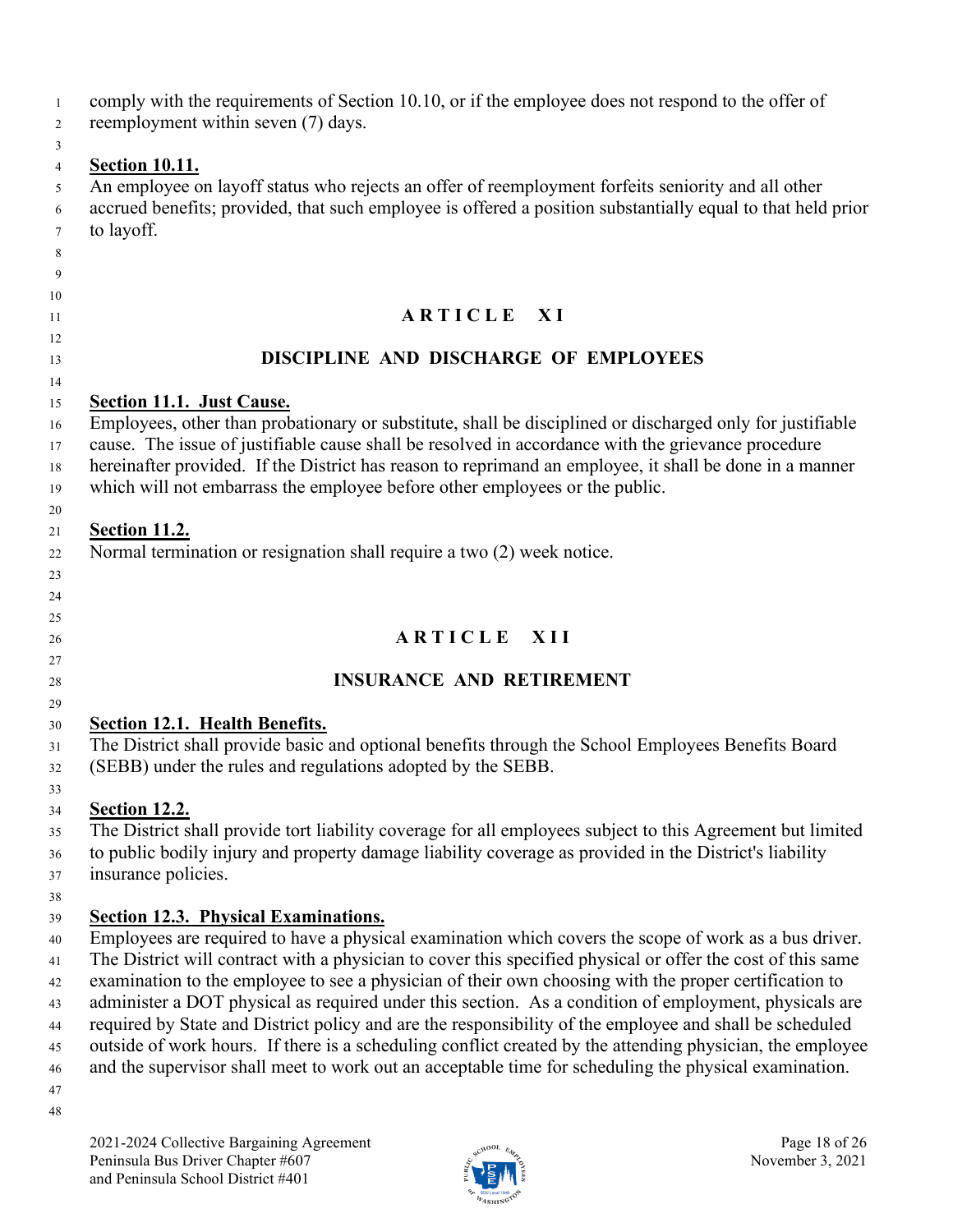#### **Section 12.4.**

In determining whether an employee subject to this Agreement is eligible for participation in the

Washington State Public Employees' Retirement System, the District shall use the projected hours of the

regular runs or shifts. All hours worked, whether straight time, overtime, or otherwise, will be reported

to the Department of Retirement Systems for the applicable retirement plan.

# **Section 12.5.**

The parties agree to meet in labor management to revise the insurance benefits section of this agreement

 to bring the contract into compliance with a legislative mandate, if any regarding coverage under the School Employee Benefits Board.

# 

- 
- **ARTICLE XIII**

# 

- **VOCATIONAL TRAINING**
- 
- 
- 
- 

- 
- 
- 

**Section 13.1.**

 In the mutual interests of the District and the Association, there may be established a budget which may be used by employees subject to this Agreement for vocational improvement.

#### **Section 13.2.**

Such funds may be utilized for the following purposes without limitation:

**Section 13.2.1.**

 Salary and reimbursement for employees subject to this Agreement to attend recognized vocational courses.

# **Section 13.2.2.**

 Expenses and materials to establish courses of study within the confines of the District which would be of mutual benefit to the employee and the District.

# **Section 13.2.3.**

 Purchase of recognized vocational courses from local, state, or national educational institutes which would improve the potential of employees subject to this Agreement.

# **Section 13.3. Certification Requirements.**

Employees will be reimbursed at their regular hourly rate per hour for attending first-aid and

recertification courses; provided, however, the employee must successfully complete the course in order

- to receive compensation. Such payment shall not be subject to the overtime provisions of this
- Agreement.

# **Section 13.4. Required Departmental Meetings.**

Employees shall receive their regular hourly rate for all hours in attendance at required departmental

meetings and other District required business. To the extent feasible and practical, such meetings and

other departmental business shall be held at times mutually agreeable to the Transportation Supervisor

- and the affected employees.
- 

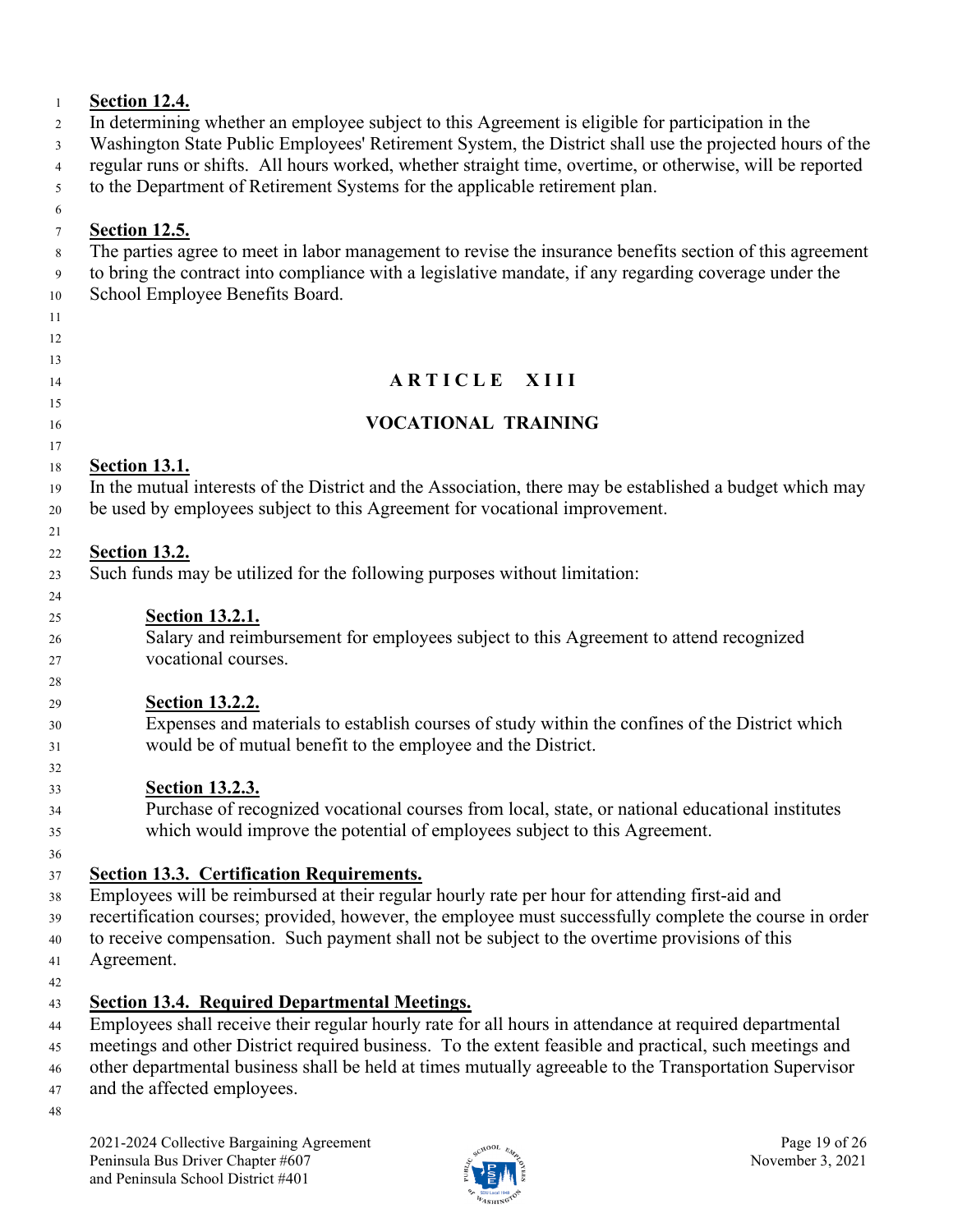| ARTICLE XIV                                                                                                                                                                                              |
|----------------------------------------------------------------------------------------------------------------------------------------------------------------------------------------------------------|
| UNION MEMBERSHIP AND CHECKOFF                                                                                                                                                                            |
|                                                                                                                                                                                                          |
| <b>Section 14.1.</b>                                                                                                                                                                                     |
| PSE will provide a list of those members who have agreed to union membership. In addition, upon<br>request, the District shall have access to view or obtain a copy of the membership authorization. PSE |
| will be the custodian of the records related to Union membership/dues deduction authorization. PSE                                                                                                       |
| agrees that as the custodian of records. It has the responsibility to ensure the accuracy and safe-keeping<br>of those records.                                                                          |
| <b>Section 14.2. Dues Checkoff.</b>                                                                                                                                                                      |
| The Association which is the legally recognized exclusive bargaining representative of the classified                                                                                                    |
| staff as described in the recognition clause of this Agreement shall have the right to have deducted from                                                                                                |
| the salaries of members of the Association (upon receipt of authorization), an amount equal to the fees                                                                                                  |
| and dues required for membership in the Association.                                                                                                                                                     |
|                                                                                                                                                                                                          |
| The dues deduction form and authorization shall remain in effect from year to year, unless withdrawn in                                                                                                  |
| writing to PSE by the employee. Upon receiving an authorization, the employee will start deductions for                                                                                                  |
| the new members for the next available payroll period, according to the usual administrative cycle. The                                                                                                  |
| Association will refund any amount of dues that are paid to it in error.                                                                                                                                 |
| A current seniority list of all employees within the bargaining unit will accompany the first such                                                                                                       |
| transmittal. Thereafter, the District will indicate additions and deletions from payroll deduction using                                                                                                 |
| forms provided by the Association.                                                                                                                                                                       |
|                                                                                                                                                                                                          |
| <b>Section 14.3.</b>                                                                                                                                                                                     |
| The Association and its affiliates will defend, indemnify, and hold the District harmless against all                                                                                                    |
| liability, including allegations, claims, actions, suits, demands, damages, obligations, losses, settlements,                                                                                            |
| judgments, costs and expenses (including attorneys' fees) that arise out of any action taken or not taken                                                                                                |
| by the District in implementation of this section.                                                                                                                                                       |
|                                                                                                                                                                                                          |
|                                                                                                                                                                                                          |
| ARTICLE XV                                                                                                                                                                                               |
|                                                                                                                                                                                                          |
| <b>GRIEVANCE PROCEDURE</b>                                                                                                                                                                               |
|                                                                                                                                                                                                          |
| <b>Section 15.1.</b>                                                                                                                                                                                     |
| A grievance is hereby defined as an alleged violation of the terms of this Agreement by the District and                                                                                                 |
| shall be resolved in strict compliance with this Article. Failure to comply with the steps and timeliness                                                                                                |
| so stipulated will result in the grievance being invalid and subject to no further processing.                                                                                                           |
|                                                                                                                                                                                                          |
| <b>Section 15.2. Grievance Steps.</b>                                                                                                                                                                    |
| Section 15.2.1. Step One.                                                                                                                                                                                |
| Employees shall first discuss the grievance with their immediate supervisor. If employees so                                                                                                             |
| wish, they may be accompanied by an Association representative at such discussion. All                                                                                                                   |
|                                                                                                                                                                                                          |
| Page 20 of 26<br>2021-2024 Collective Bargaining Agreement<br>Peninsula Bus Driver Chapter #607<br>November 3, 2021                                                                                      |

SEU LOCAL 1948

and Peninsula School District #401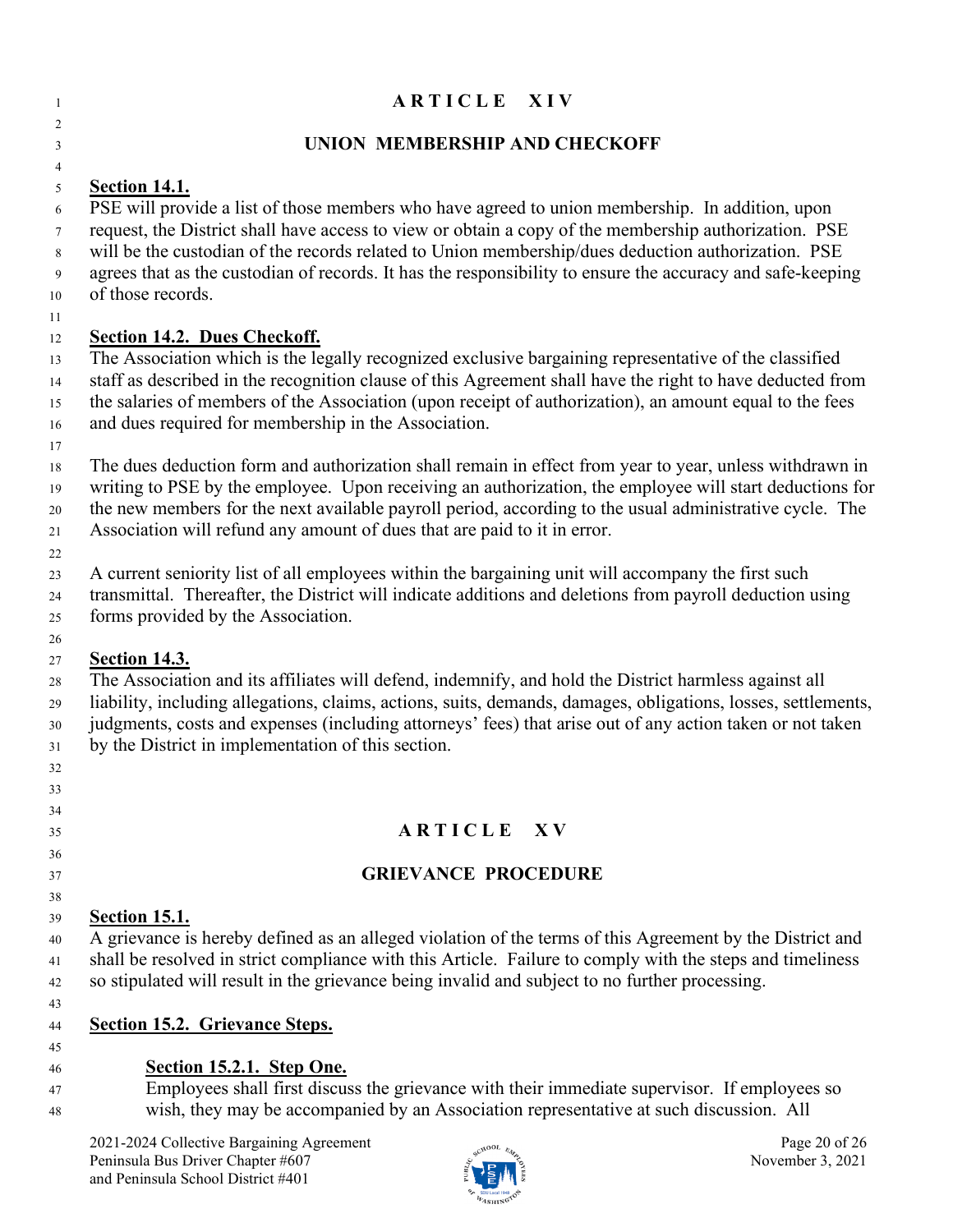grievances not brought to the immediate supervisor in accordance with the preceding sentence within ten (10) working days of the occurrence of the grievance shall be invalid and subject to no further processing. The supervisor has five (5) working days to respond from the date of receipt of Step One-Verbal.

## **Section 15.2.2. Step Two.**

 If the grievance is not resolved to the employee's satisfaction in accordance with the preceding subsection, the employee shall, within ten (10) working days of the response at Step One or in any event within twenty (20) working days of the occurrence, reduce to writing a statement of the grievance containing the following:

- 12 A. The facts on which the grievance is based;
- B. A reference to the provisions in this Agreement which have been allegedly violated; and
- C. The remedy sought.

 The employee shall submit the written statement of grievance to the immediate supervisor for reconsideration and shall submit a copy to the HR Director. The parties will have ten (10) working days from submission of the written statement of grievance to resolve it by indicating on the statement of grievance the disposition. If an agreeable disposition is made, all parties to the grievance shall sign it.

# **Section 15.2.3. Step Three.**

 If no settlement has been reached within the ten (10) working days referred to in the preceding subsection, and the Association believes the grievance to be valid, a written statement of grievance shall be submitted within ten (10) working days to the District Superintendent or the Superintendent's designee. After such submission, the parties will have ten (10) working days from submission of the written statement of grievance to resolve it by indicating on the statement of grievance the disposition. If an agreeable disposition is made, all parties to the grievance shall sign it.

# **Section 15.2.4. Arbitration.**

 If no settlement has been reached within the ten (10) working days referred to in the preceding subsection, and the Association believes the grievance to be valid, the Association may demand arbitration of the grievance within twenty working days of the receipt of the answer at Step Three utilizing the Voluntary Labor Arbitration Rules of the American Arbitration Association. The arbitrator's award shall be final and binding upon all parties.

## **Section 15.2.5.**

It is agreed that:

- A. Matters involving employee evaluation are specifically excepted and excluded from being arbitrable under this Article.
- B. The Arbitrator shall have no power to alter, add to or subtract from the terms of this Agreement.
- C. The fees and expenses of the Arbitrator shall be equally shared by the parties.

 

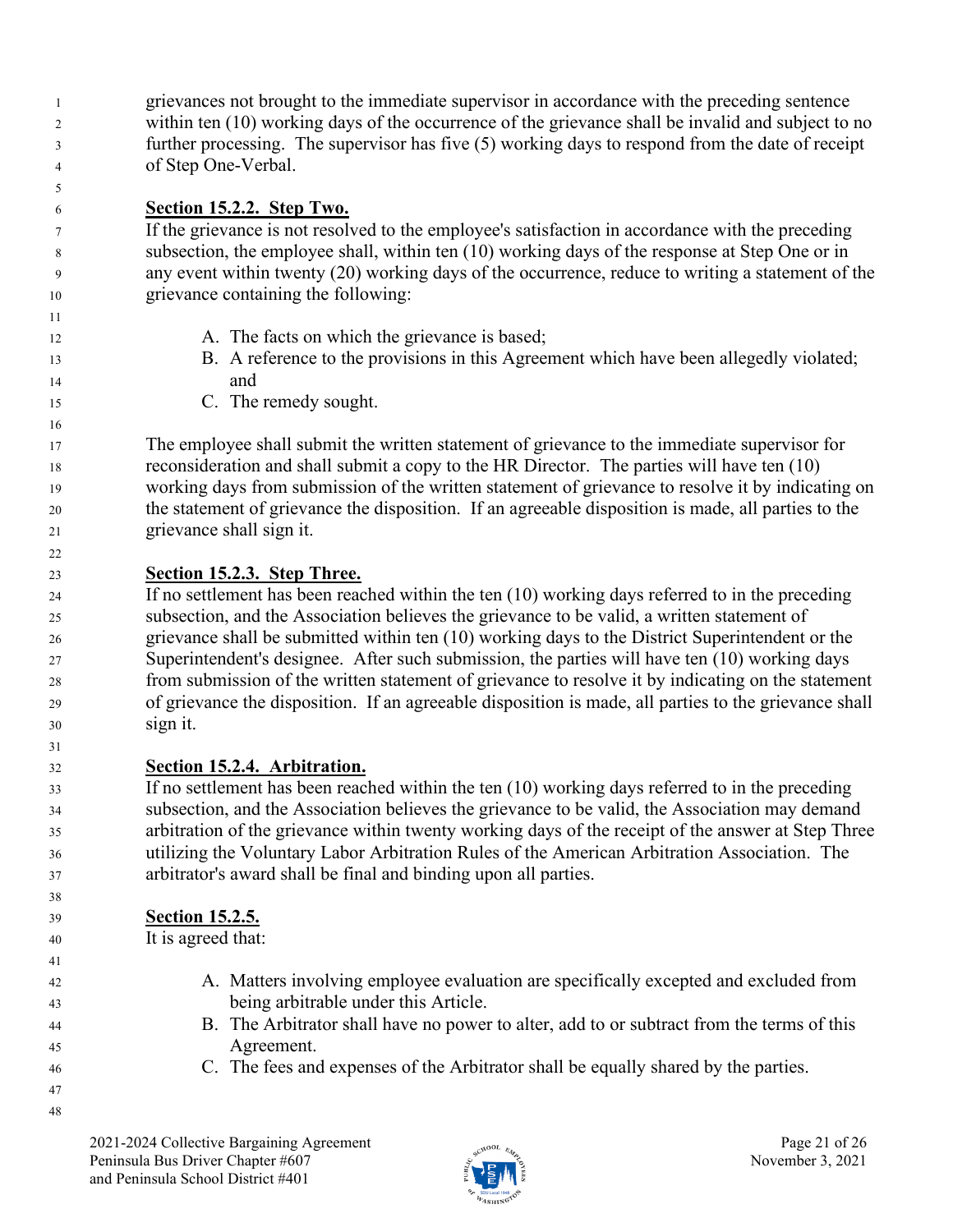| $\mathbf{1}$   | <b>Section 15.3.</b>                                                                                                |
|----------------|---------------------------------------------------------------------------------------------------------------------|
| 2              | The grievance or arbitration discussions shall take place whenever possible on school time. The District            |
| 3              | shall not discriminate against any individual employee or the Association for taking action under this              |
| $\overline{4}$ | Article.                                                                                                            |
| 5              |                                                                                                                     |
| 6              |                                                                                                                     |
| 7              |                                                                                                                     |
| 8              | ARTICLE XVI                                                                                                         |
| 9<br>10        | SALARIES AND EMPLOYEE COMPENSATION                                                                                  |
| 11             |                                                                                                                     |
| 12             | <b>Section 16.1.</b>                                                                                                |
| 13             | Employees shall be compensated in accordance with the provisions of this Agreement for all hours                    |
| 14             | worked. Consistent with payroll processing requirements and capabilities, each employee shall receive a             |
| 15             | full accounting of authorized deductions, hours worked, and rates paid with each paycheck.                          |
| 16             |                                                                                                                     |
|                | <b>Section 16.1.1.</b>                                                                                              |
| 17             | Employees shall receive twelve (12) paychecks per year. For all work other than the regular                         |
| 18             | route time the District shall compensate the employee through the District's regular time card                      |
| 19             |                                                                                                                     |
| $20\,$         | procedure.                                                                                                          |
| 21             |                                                                                                                     |
| 22             | <b>Section 16.2.</b>                                                                                                |
| 23             | Salaries for employees subject to this Agreement, during the term of this Agreement, are contained in               |
| 24             | Schedule A attached hereto and by this reference incorporated herein. Employees shall be granted one                |
| 25             | year of experience toward the next higher step on Schedule A for that position on the first day of the              |
| 26             | contract year. In order to be granted one year of experience, the employee must have worked one-half                |
| 27             | (90 paid contract days) of the previous school year. Effective the first contracted day of the $2019 - 2020$        |
| $28\,$         | school year, all regular bus drivers employed as a regular bus driver by the end of the $2018 - 2019$               |
| 29             | school will be deemed as to have worked the entire 2018-2019 school year for the purpose of salary                  |
| 30             | schedule placement only.                                                                                            |
| 31             |                                                                                                                     |
| 32             | <b>Section 16.3.</b>                                                                                                |
| 33             | For purposes of calculating daily hours, time worked shall be rounded to the nearest five minutes.                  |
| 34             |                                                                                                                     |
|                | <b>Section 16.4. Employee Travel.</b>                                                                               |
| 35             |                                                                                                                     |
| 36             | Any employee required to travel from one site to another in a private vehicle during working hours shall            |
| 37             | be compensated for such travel on a per-mile basis at the current IRS rate.                                         |
| 38             |                                                                                                                     |
| 39             | <b>Section 16.5. Overnight Travel Reimbursement.</b>                                                                |
| 40             | Employees required to remain overnight on District business shall be reimbursed, in accordance with                 |
| 41             | District policy and procedure, for all meals and private room accommodations for overnight trips.                   |
| 42             |                                                                                                                     |
| 43             | <b>Section 16.6.</b>                                                                                                |
| 44             | Salary increases above the state-funded dollars are contingent upon successful levy passage and two levy            |
| 45             | collections per year.                                                                                               |
| 46             |                                                                                                                     |
| 47             | <b>Section 16.7. Substitute Employees.</b>                                                                          |
| 48             | Substitute employees defined in Section 1.3. shall receive the regular substitute pay rate on Schedule A.           |
|                |                                                                                                                     |
|                | 2021-2024 Collective Bargaining Agreement<br>Page 22 of 26<br>Peninsula Bus Driver Chapter #607<br>November 3, 2021 |
|                | and Peninsula School District #401                                                                                  |
|                |                                                                                                                     |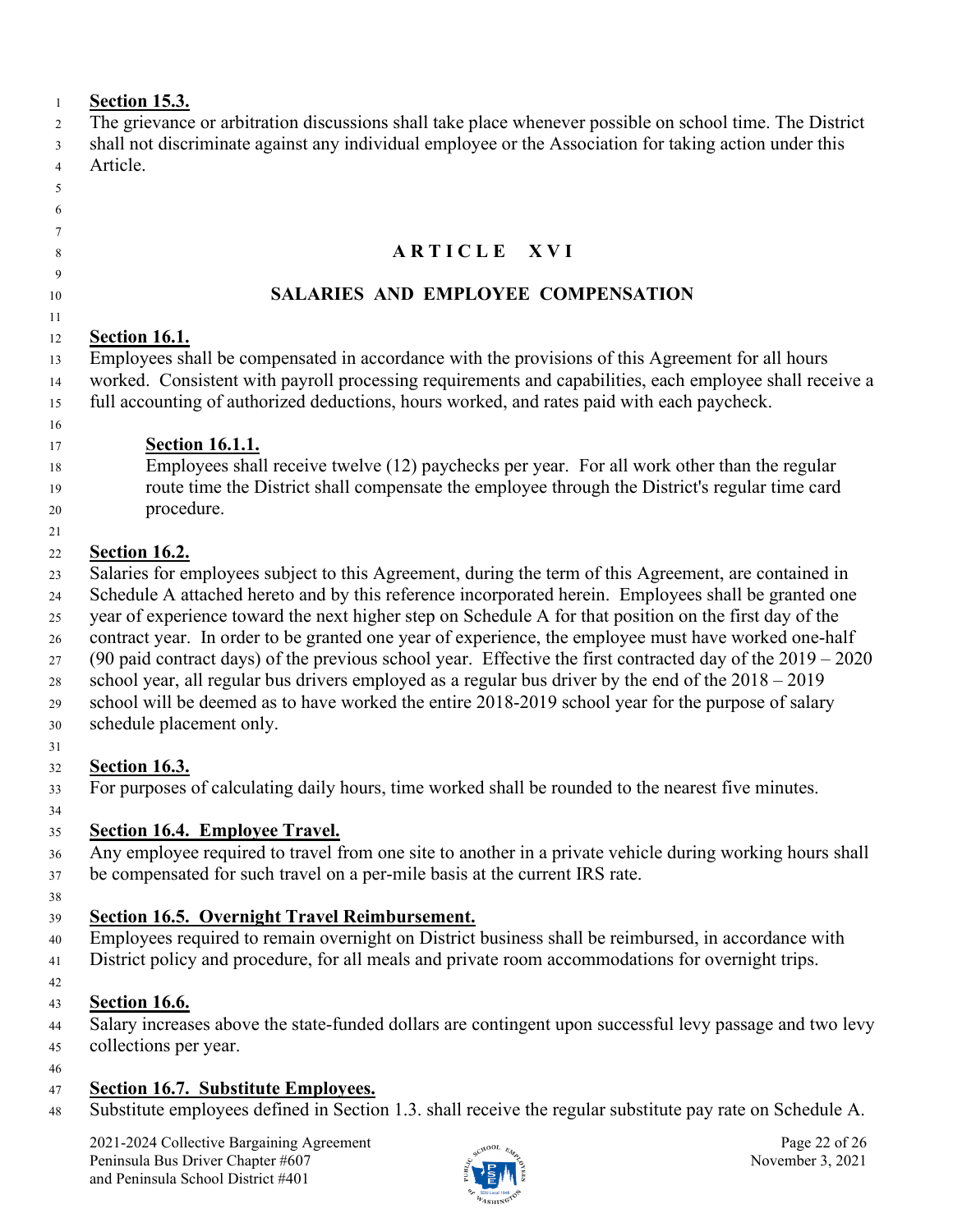| $\mathbf{1}$<br>$\overline{2}$ | If one of these substitute employees becomes a regular employee, he or she shall receive the regular<br>hourly rate of pay while serving the probationary period under Section 10.2. If one of these employees |
|--------------------------------|----------------------------------------------------------------------------------------------------------------------------------------------------------------------------------------------------------------|
|                                | is called in for a run that is cancelled, he or she shall be paid a two (2) hour call-in, provided they report                                                                                                 |
| $\mathfrak{Z}$                 | to the transportation supervisor or designee and perform other job related duties assigned by the District.                                                                                                    |
| $\overline{4}$                 | These employees shall receive no other contractual benefits.                                                                                                                                                   |
| 5                              |                                                                                                                                                                                                                |
| 6                              |                                                                                                                                                                                                                |
| $\tau$                         | <b>Section 16.8.</b><br>Classified employees whose indispensable property is damaged in an assault on their person or their                                                                                    |
| 8                              | personal property, arising out of and in the course of their employee may apply for reimbursement of                                                                                                           |
| 9<br>$10\,$                    | actual costs of repair or replacement, not otherwise covered by the employee's insurance.                                                                                                                      |
| 11                             |                                                                                                                                                                                                                |
| 12                             | Indispensable personal property shall be defined as personal materials required for the employee to                                                                                                            |
| 13                             | perform their job duties, such as eyeglasses, hearing aids, dentures, watches and clothes. Claims must be                                                                                                      |
| 14                             | in writing on an incident report form describing detail of the assault listing all damages incurred noting a                                                                                                   |
| 15                             | date, hour and witnesses. This written description will be forwarded by the building administrator to the                                                                                                      |
| 16                             | District office.                                                                                                                                                                                               |
| 17                             |                                                                                                                                                                                                                |
| 18                             |                                                                                                                                                                                                                |
| 19                             |                                                                                                                                                                                                                |
| 20                             | <b>ARTICLE</b><br><b>XVII</b>                                                                                                                                                                                  |
| 21                             |                                                                                                                                                                                                                |
| $22\,$                         | <b>COMMERCIAL DRIVERS LICENSE DRUG TESTING</b>                                                                                                                                                                 |
| 23                             |                                                                                                                                                                                                                |
| 24                             | Section 17.1. Drug Testing.                                                                                                                                                                                    |
| 25                             | A positive test for any of the drugs prohibited by District policy will be just cause for immediate                                                                                                            |
| $26\,$                         | termination. An alcohol test showing a blood alcohol level of .04 or higher will be just cause for                                                                                                             |
| 27                             | immediate termination. A blood alcohol test result of .02 or higher but lower than .04 will be just cause                                                                                                      |
| 28                             | for:                                                                                                                                                                                                           |
| 29                             | A. An immediate ten (10) day suspension without pay.                                                                                                                                                           |
| 30                             | B. A required assessment and evaluation by an approved substance abuse professional at the                                                                                                                     |
| 31                             | employee's expense.                                                                                                                                                                                            |
| 32                             | C. Complete compliance by the employee with the recommendations provided through the                                                                                                                           |
| 33                             | substance abuse professional.                                                                                                                                                                                  |
| 34                             | D. Submission to a return to duty test.                                                                                                                                                                        |
| 35                             | E. Being subject to follow-up testing after returning to work.                                                                                                                                                 |
| 36                             | F. Immediate termination for any follow-up blood alcohol test above .02.                                                                                                                                       |
| 37                             |                                                                                                                                                                                                                |
| 38                             | In the event of reasonable suspicion testing, the employee, at his/her option, may have PSE                                                                                                                    |
| 39                             | representation to accompany the driver and the District representative to the medical facility, provided                                                                                                       |
| 40                             | such representation does not delay testing, disrupt student bus service or cost the District money.                                                                                                            |
| 41                             |                                                                                                                                                                                                                |
| 42                             | <b>Section 17.2. Refusal to Test.</b>                                                                                                                                                                          |
| 43                             | Refusal by an employee to submit to any required testing shall be cause for immediate termination.                                                                                                             |
| 44                             |                                                                                                                                                                                                                |
| 45                             | <b>Section 17.3. Confirmation Testing.</b>                                                                                                                                                                     |
| 46                             | Split sample testing, at the employee's request, shall be paid by the employee if the test results are                                                                                                         |
| 47                             | positive, and paid by the employer in the event the results are negative.                                                                                                                                      |
| 48                             |                                                                                                                                                                                                                |
|                                |                                                                                                                                                                                                                |
|                                | 2021-2024 Collective Bargaining Agreement<br>Page 23 of 26<br>$\mathcal{H}^{00L}$ $\varepsilon_{\lambda}$                                                                                                      |

Peninsula Bus Driver Chapter #607  $\frac{1}{2}$  November 3, 2021

WASHING

and Peninsula School District #401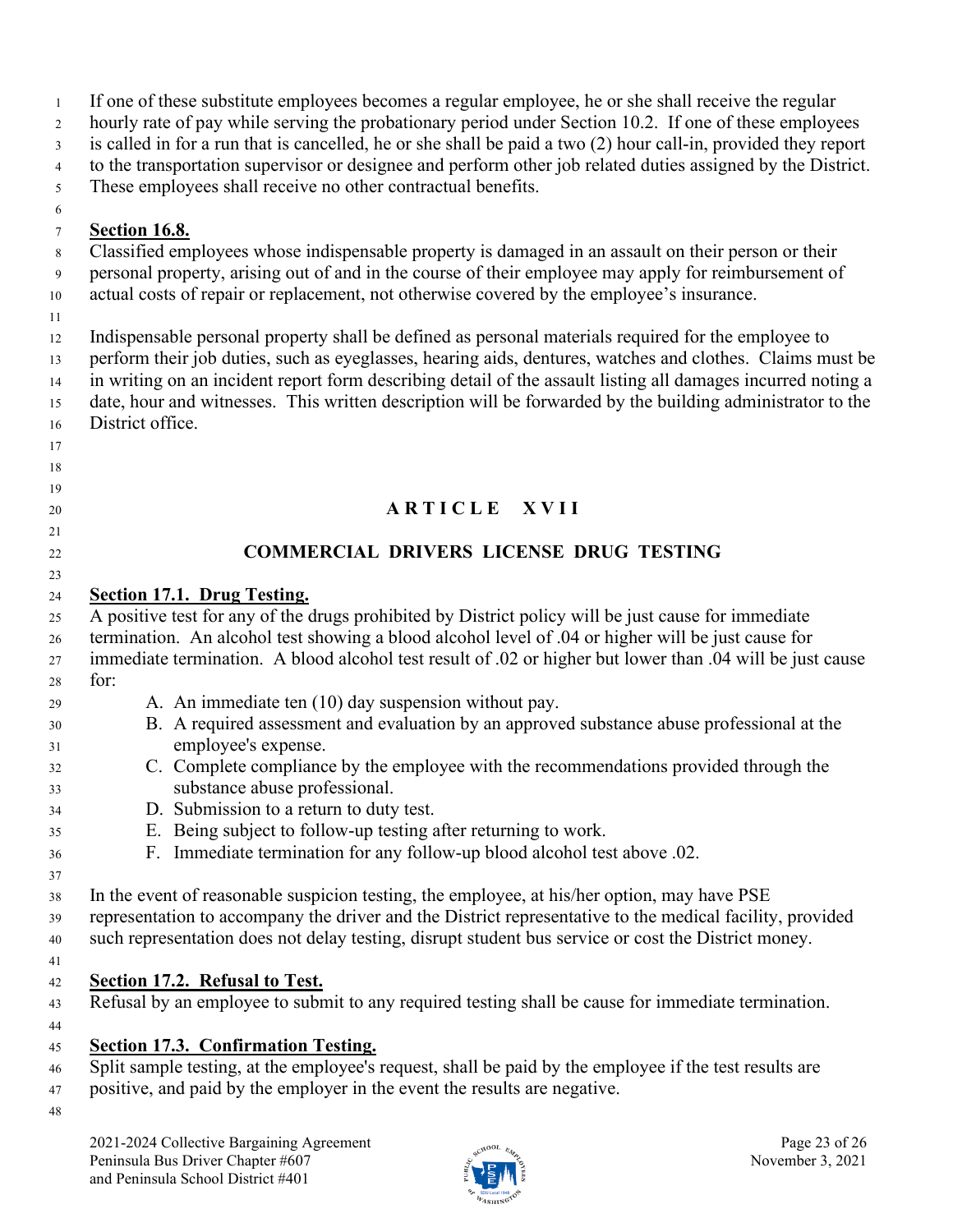#### **Section 17.4. Confidential Files.**

 All test results shall remain confidential and shall be kept in a file separate from the employee's regular personnel file at the District Office. Employees and Association representatives, with the employee's consent, shall be permitted to review the employee's drug file upon request.

#### **Section 17.5. Reasonable Suspicion Testing Records.**

In the event the employer's substance abuse trained supervisor (a non-bargaining unit employee) has

- reasonable suspicion to require a drug/alcohol test, the reasons for such suspicion shall be documented
- and retained in a confidential file available only to appropriate officials of the District and the employee or the employee's designated representative.
- 

 

## **Section 17.6. Cost of Time, Testing, Assessment and Treatment.**

Costs of testing, assessment, time spent testing and treatment shall be as follows:

- A. Employees shall be paid at their regular rate of pay for any time drug or alcohol testing, except pre-employment testing, return to work testing and testing which occurs while an employee is on suspension.
- B. The District shall pay the complete cost of random, post-accident and reasonable suspicion testing.
- C. The employee shall pay the cost of any assessment, counseling or other related treatment.
- D. The employee shall pay the cost of any required testing during treatment, as well as return to work testing.
- E. An employee shall be made whole in the event of time off for a confirmation test which comes back negative.

 The District shall provide such in-service and informational material as deemed appropriate to appraise employees of the testing provisions contained in the law and Board policy.

# **A R T I C L E X V I I I**

## **TERM AND SEPARABILITY OF PROVISIONS**

**Section 18.1. Duration of Contract.**

The term of this Agreement shall be September 1, 2021 to August 31, 2024.

#### **Section 18.2.**

All provisions of this Agreement shall be applicable to the entire term of this Agreement

- notwithstanding its execution date, except as provided in the following section.
- 

#### **Section 18.3.**

This Agreement may be reopened at any time during its term upon mutual consent of the parties in

writing. For the 2022-2023 school year, the wage rates specified in Schedule A shall be increased by the

state funded cost of living adjustment (IPD) as described in RCW 28A.400.205, plus an

- additional one percent (1%). For the 2023-2024 school year, the wage rates specified in Schedule A be
- increased by the State funded cost of living adjustment (IPD) as described in RCW.28A.400.205, plus

one half percent (0.5%).

2021-2024 Collective Bargaining Agreement and the same page 24 of 26 Peninsula Bus Driver Chapter #607  $\frac{1}{2}$   $\frac{1}{2}$   $\frac{1}{2}$  November 3, 2021 and Peninsula School District #401

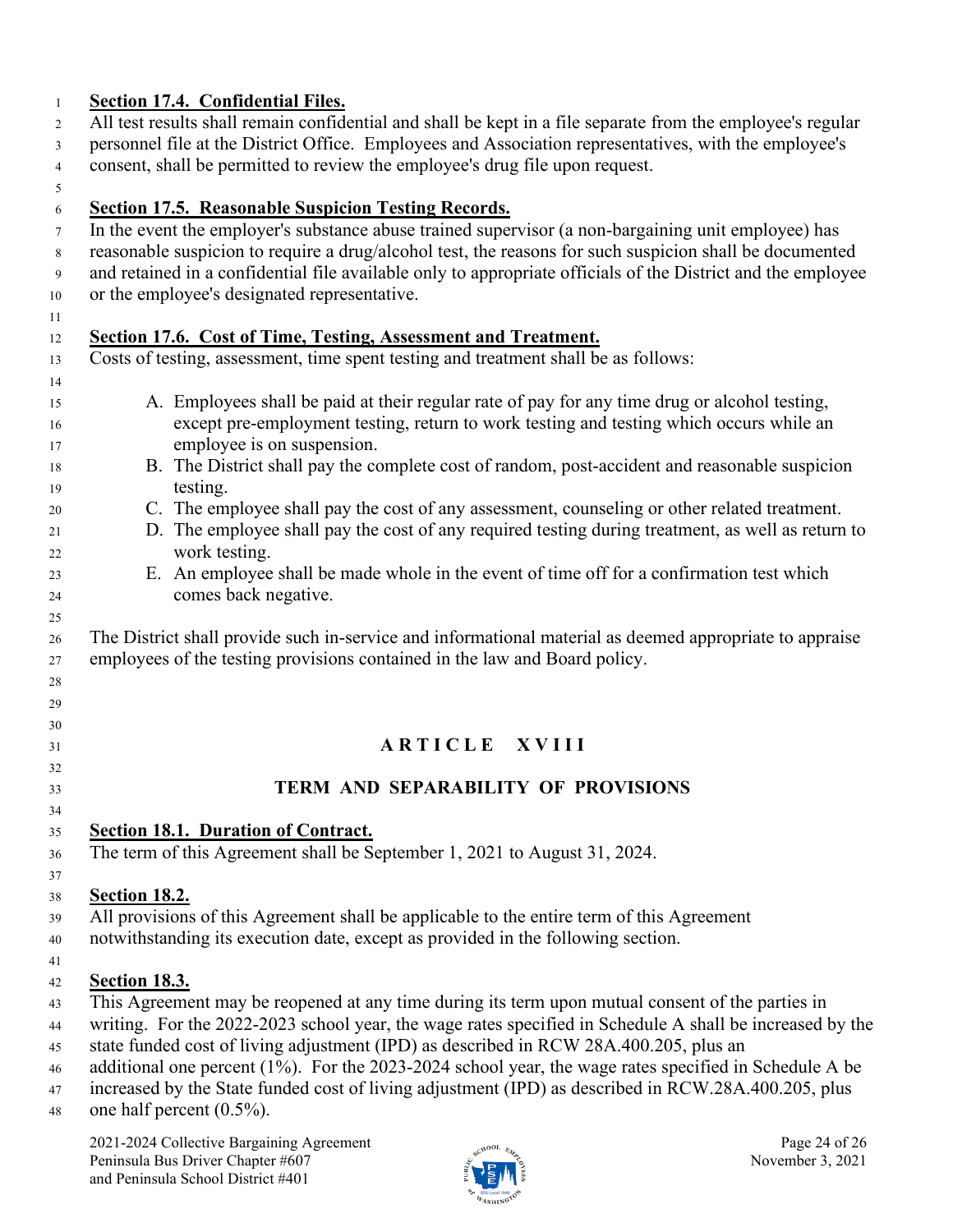| $\mathbf{1}$ | <b>Section 18.4.</b>                                                                                   |                                                                                                            |  |  |  |  |  |  |
|--------------|--------------------------------------------------------------------------------------------------------|------------------------------------------------------------------------------------------------------------|--|--|--|--|--|--|
| 2            |                                                                                                        | If any provision of this Agreement or the application of any such provision is held invalid, the remainder |  |  |  |  |  |  |
| 3            | of this Agreement shall not be affected thereby.                                                       |                                                                                                            |  |  |  |  |  |  |
| 4            |                                                                                                        |                                                                                                            |  |  |  |  |  |  |
| 5            | <b>Section 18.5.</b>                                                                                   |                                                                                                            |  |  |  |  |  |  |
| 6            |                                                                                                        | Neither party shall be compelled to comply to any provision of this Agreement which conflicts with state   |  |  |  |  |  |  |
| 7<br>8       | or federal statues or regulations promulgated pursuant thereto.                                        |                                                                                                            |  |  |  |  |  |  |
| 9            | <b>Section 18.6.</b>                                                                                   |                                                                                                            |  |  |  |  |  |  |
| 10           | In the event either of the two $(2)$ previous sections is determined to apply to any provision of this |                                                                                                            |  |  |  |  |  |  |
| 11           | Agreement, such provision shall be renegotiated pursuant to Section 17.3.                              |                                                                                                            |  |  |  |  |  |  |
| 12           |                                                                                                        |                                                                                                            |  |  |  |  |  |  |
| 13           |                                                                                                        |                                                                                                            |  |  |  |  |  |  |
| 14<br>15     |                                                                                                        |                                                                                                            |  |  |  |  |  |  |
| 16           |                                                                                                        |                                                                                                            |  |  |  |  |  |  |
| 17           |                                                                                                        |                                                                                                            |  |  |  |  |  |  |
| 18           |                                                                                                        | SIGNATURE PAGE                                                                                             |  |  |  |  |  |  |
| 19           |                                                                                                        |                                                                                                            |  |  |  |  |  |  |
| 20           |                                                                                                        |                                                                                                            |  |  |  |  |  |  |
| 21           |                                                                                                        |                                                                                                            |  |  |  |  |  |  |
| 22<br>23     |                                                                                                        |                                                                                                            |  |  |  |  |  |  |
| 24           | PUBLIC SCHOOL EMPLOYEES                                                                                |                                                                                                            |  |  |  |  |  |  |
| 25           | OF WASHINGTON/SEIU LOCAL 1948                                                                          |                                                                                                            |  |  |  |  |  |  |
| 26           |                                                                                                        |                                                                                                            |  |  |  |  |  |  |
| $27\,$       | PENINSULA BUS DRIVER CHAPTER #607                                                                      | PENINSULA SCHOOL DISTRICT #401                                                                             |  |  |  |  |  |  |
| 28           |                                                                                                        |                                                                                                            |  |  |  |  |  |  |
| 29<br>30     |                                                                                                        |                                                                                                            |  |  |  |  |  |  |
| 31           |                                                                                                        |                                                                                                            |  |  |  |  |  |  |
| 32           | BY:                                                                                                    | BY:                                                                                                        |  |  |  |  |  |  |
| 33           | Kristie Matthews, Chapter President                                                                    | Karen Andersen, Chief Financial Officer                                                                    |  |  |  |  |  |  |
| 34           |                                                                                                        |                                                                                                            |  |  |  |  |  |  |
| 35           |                                                                                                        |                                                                                                            |  |  |  |  |  |  |
| 36<br>37     |                                                                                                        |                                                                                                            |  |  |  |  |  |  |
| 38           |                                                                                                        |                                                                                                            |  |  |  |  |  |  |
| 39           |                                                                                                        |                                                                                                            |  |  |  |  |  |  |
| 40           |                                                                                                        |                                                                                                            |  |  |  |  |  |  |
| 41           |                                                                                                        |                                                                                                            |  |  |  |  |  |  |
| 42<br>43     |                                                                                                        |                                                                                                            |  |  |  |  |  |  |
| 44           |                                                                                                        |                                                                                                            |  |  |  |  |  |  |
| 45           |                                                                                                        |                                                                                                            |  |  |  |  |  |  |
| 46           |                                                                                                        |                                                                                                            |  |  |  |  |  |  |
| 47           |                                                                                                        |                                                                                                            |  |  |  |  |  |  |
| 48           |                                                                                                        |                                                                                                            |  |  |  |  |  |  |